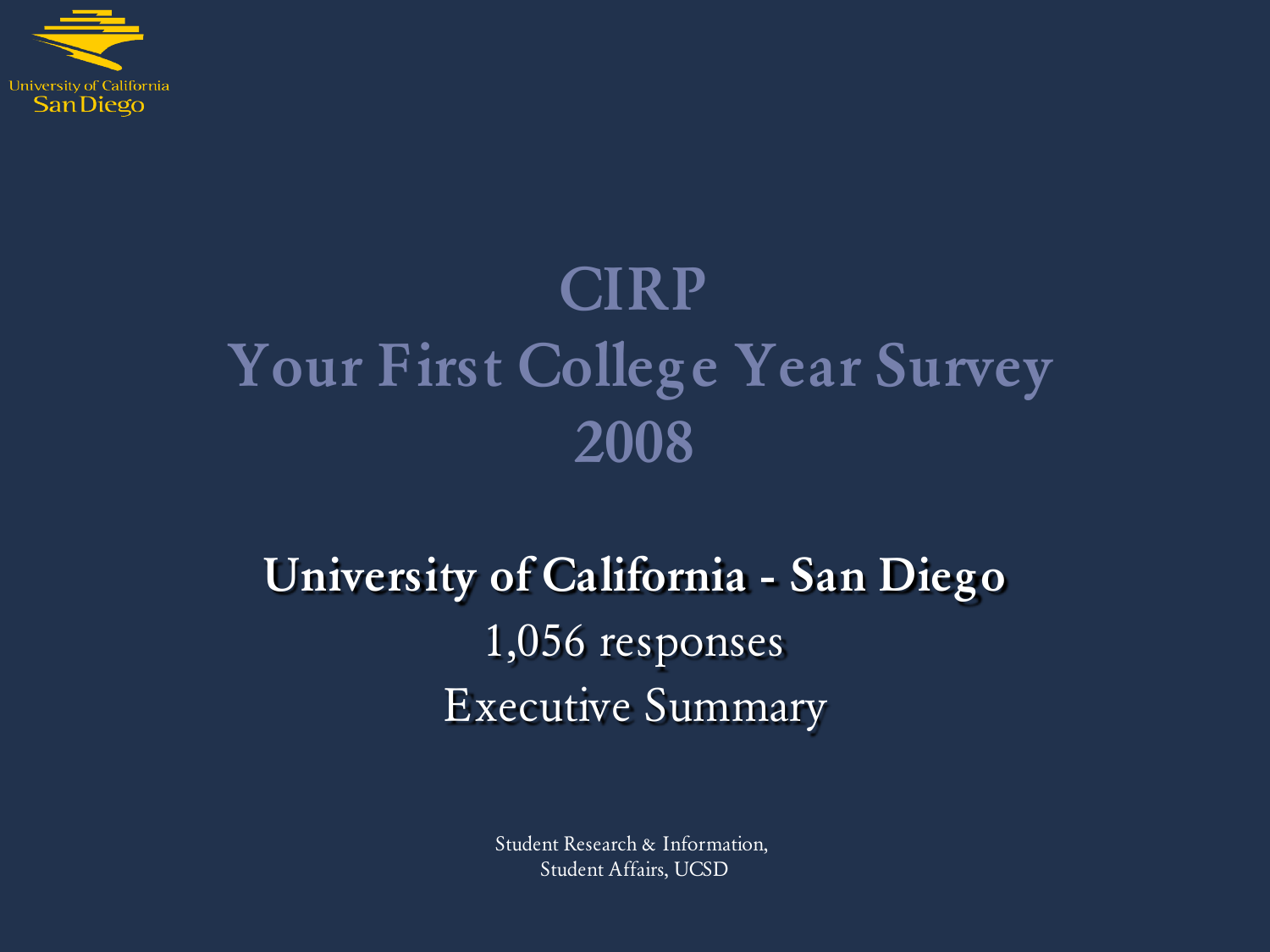

# **Presentation Summary**

- **[Demographics](#page-2-0)**
- **[How Students Spend Time](#page-3-0)**
- **[Interactions with Faculty](#page-4-0)**
- **[Academic Issues](#page-10-0)**
- **[Habits of Mind](#page-22-0)**
- **[Civic Engagement](#page-24-0)**
- **[Campus Climate](#page-28-0)**
- **[Peer Relationships](#page-31-0)**
- **[Diversity](#page-36-0)**
- **[Personal Health Issues](#page-45-0)**
- **[Plans to Return Next Year](#page-49-0)**
- **[Satisfaction with College](#page-50-0)  [Choice](#page-50-0)**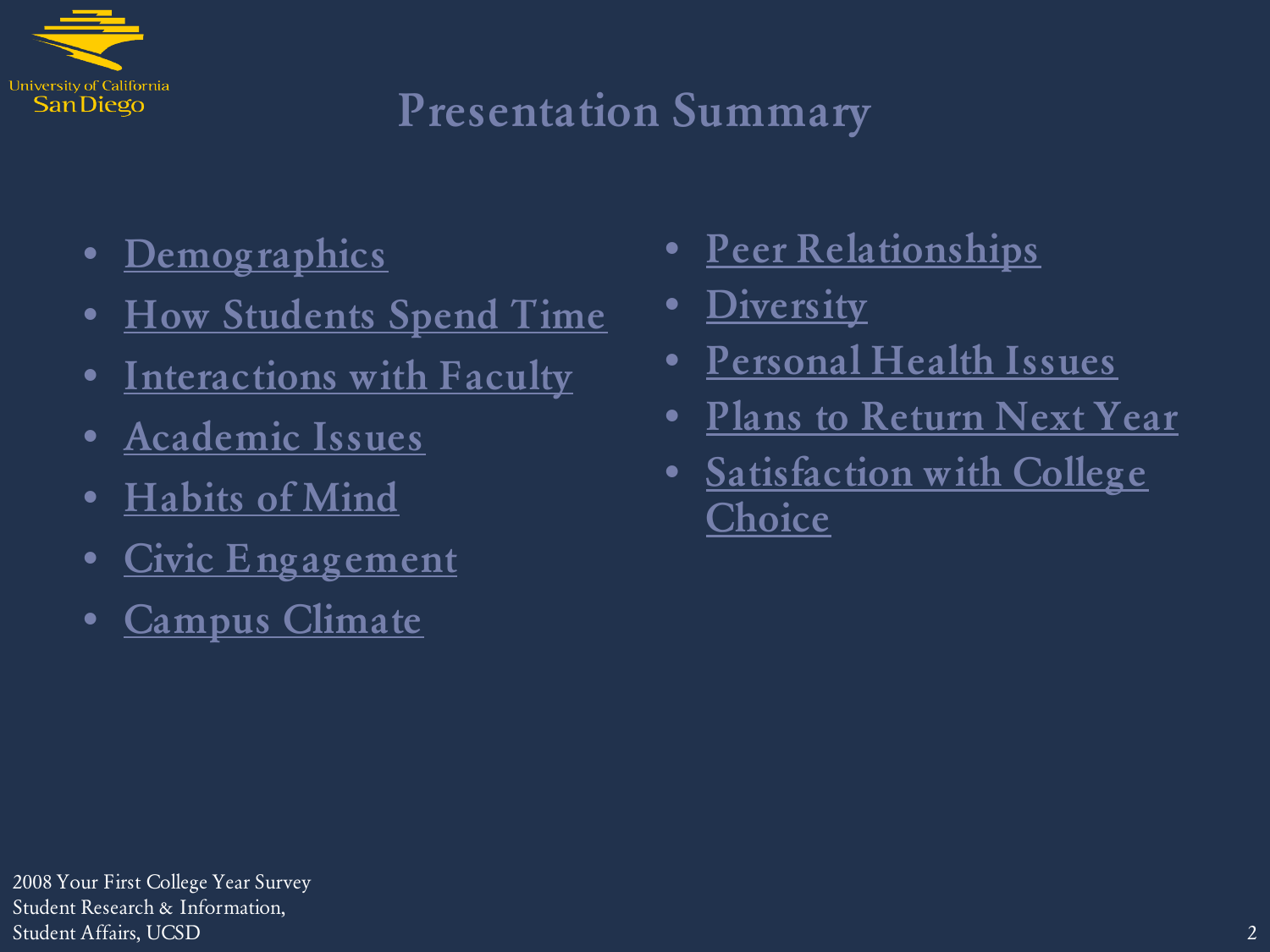

# **Demographics**

<span id="page-2-0"></span>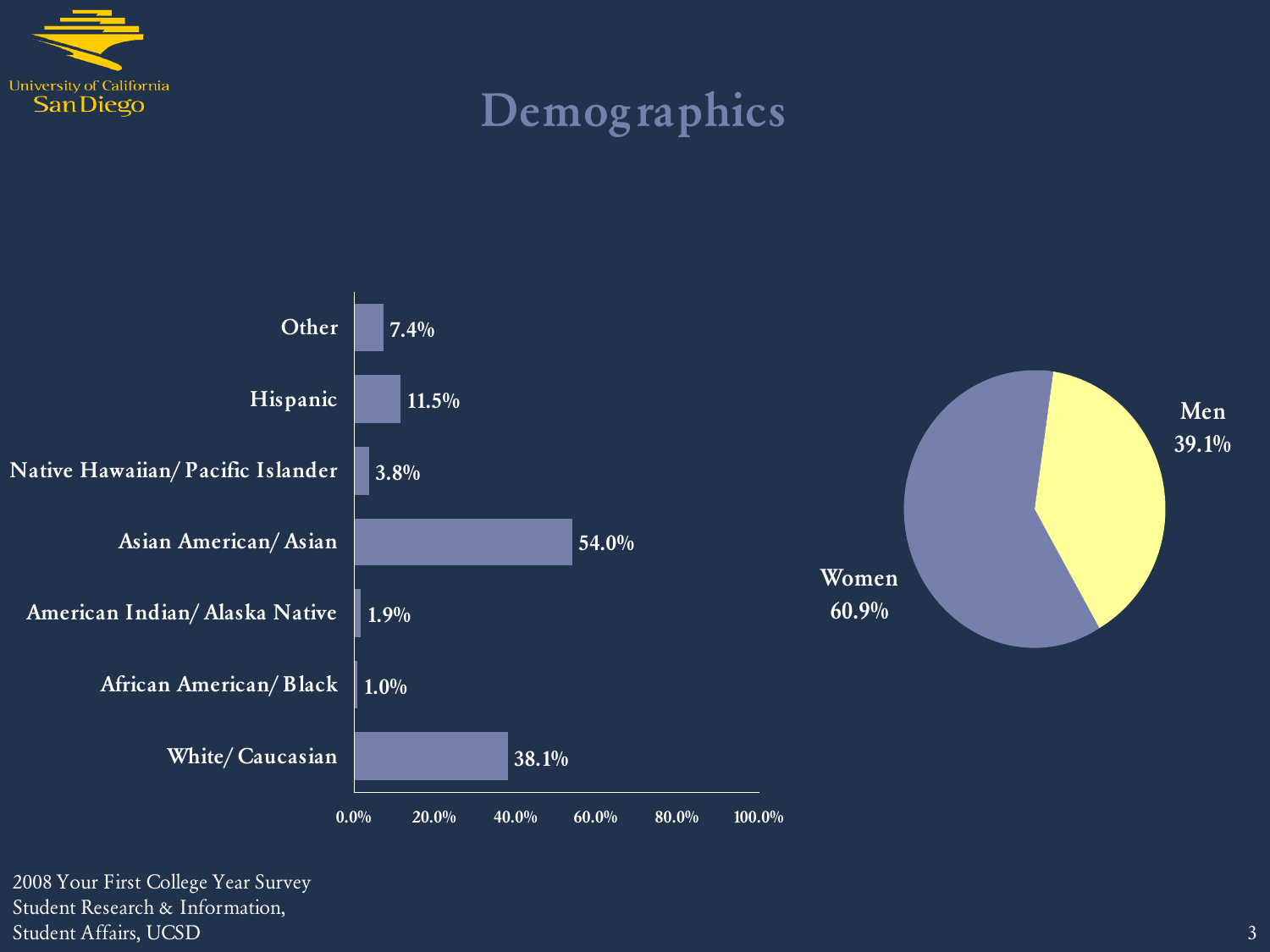

# **How Students Spend Time**

#### <span id="page-3-0"></span>**Hours spent in a typical week during the past year**

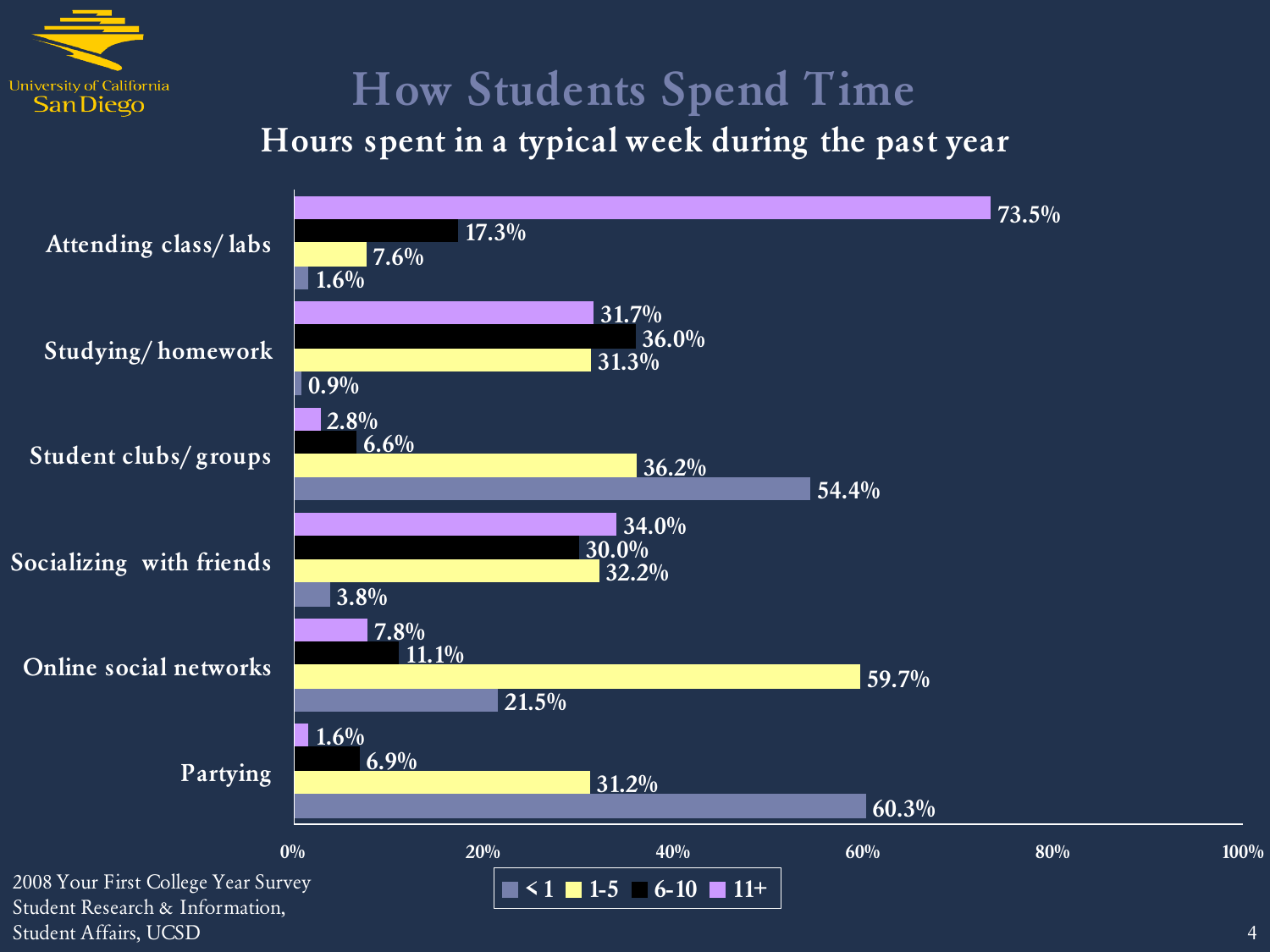

#### **Interaction with Faculty How has it been to get to know faculty?**

<span id="page-4-0"></span>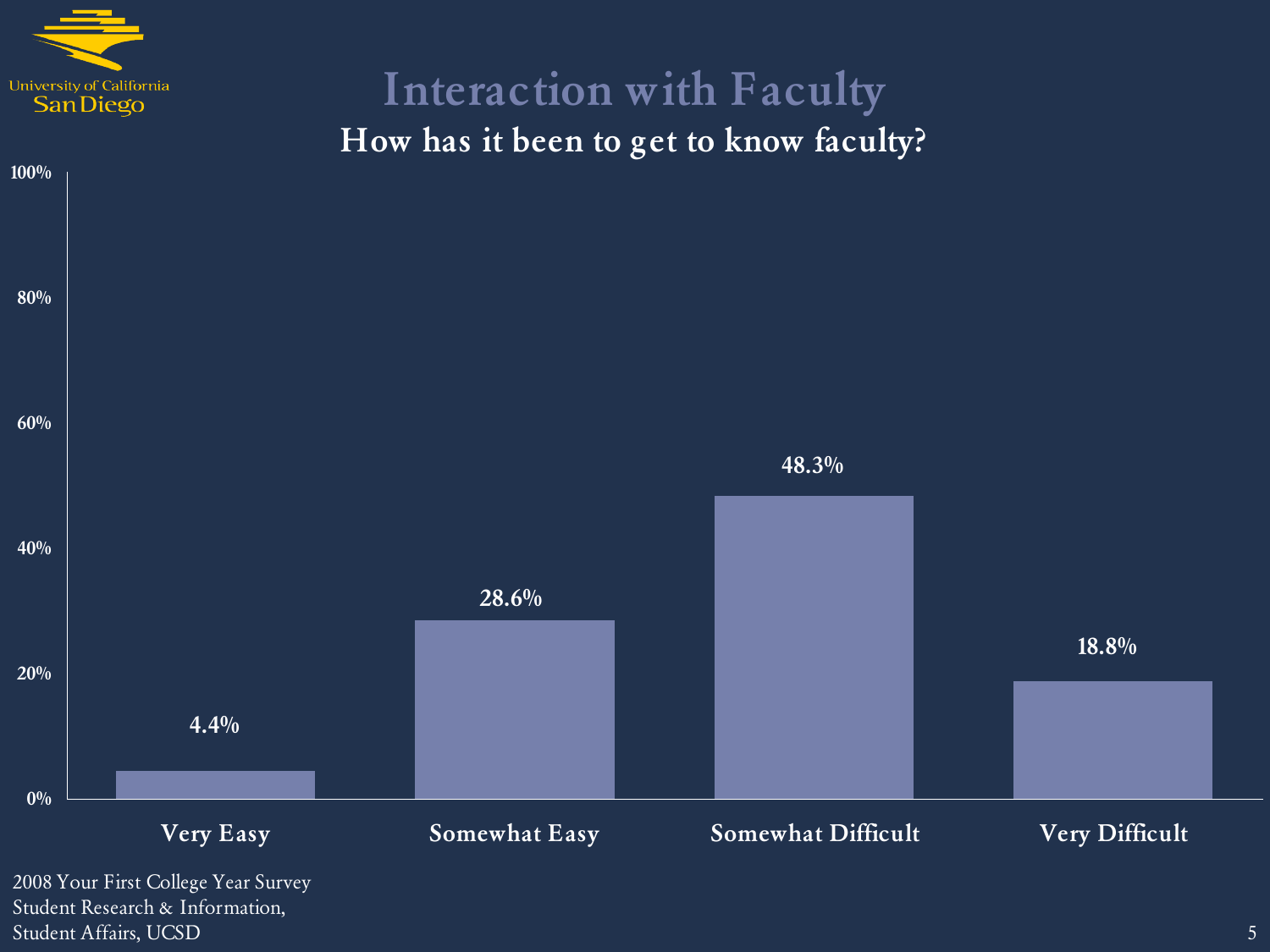

**100%**

#### **Interaction with Faculty**

**How has it been to understand what your professors expect of you academically?**

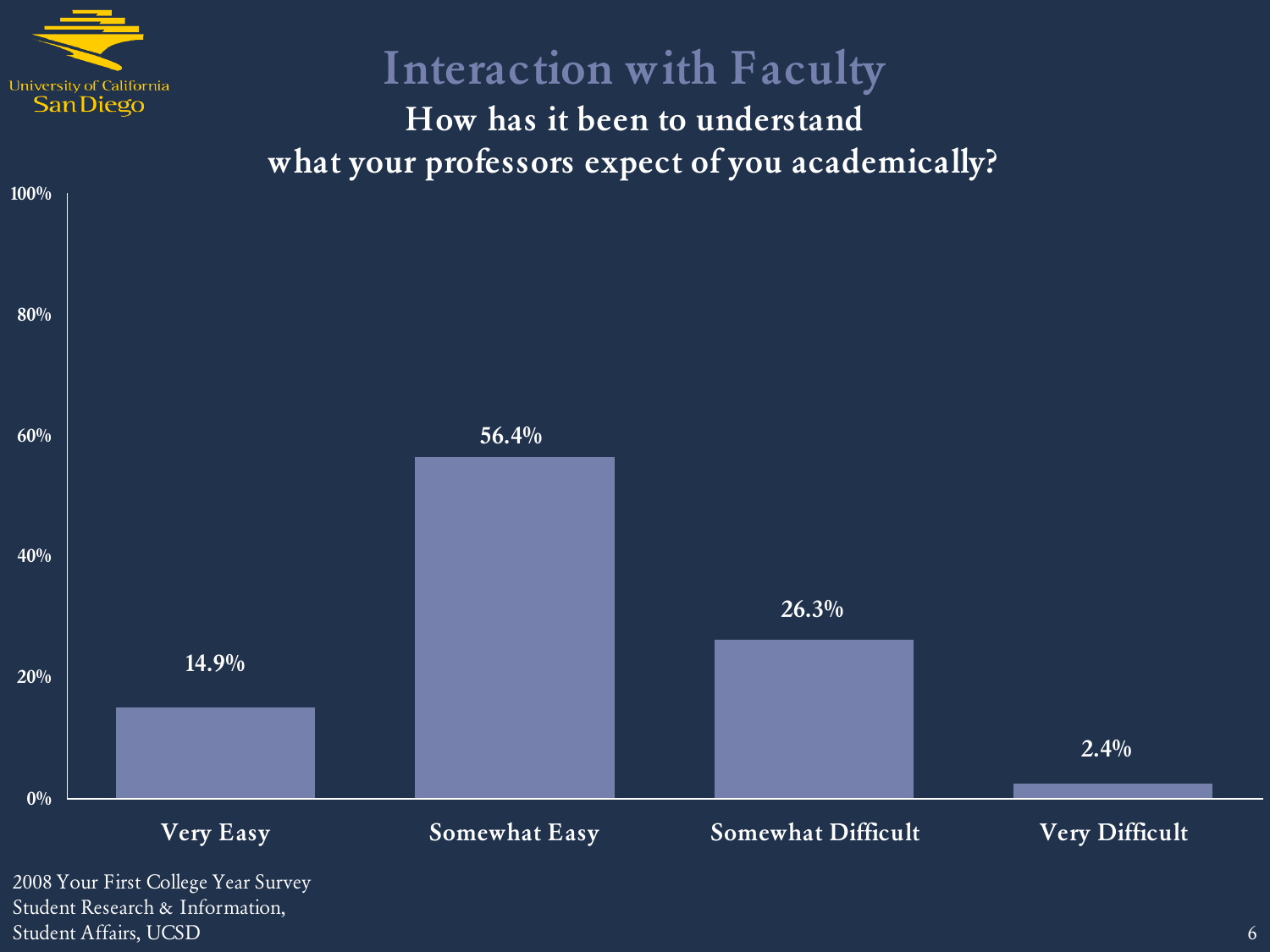

Student Research & Information, Student Affairs, UCSD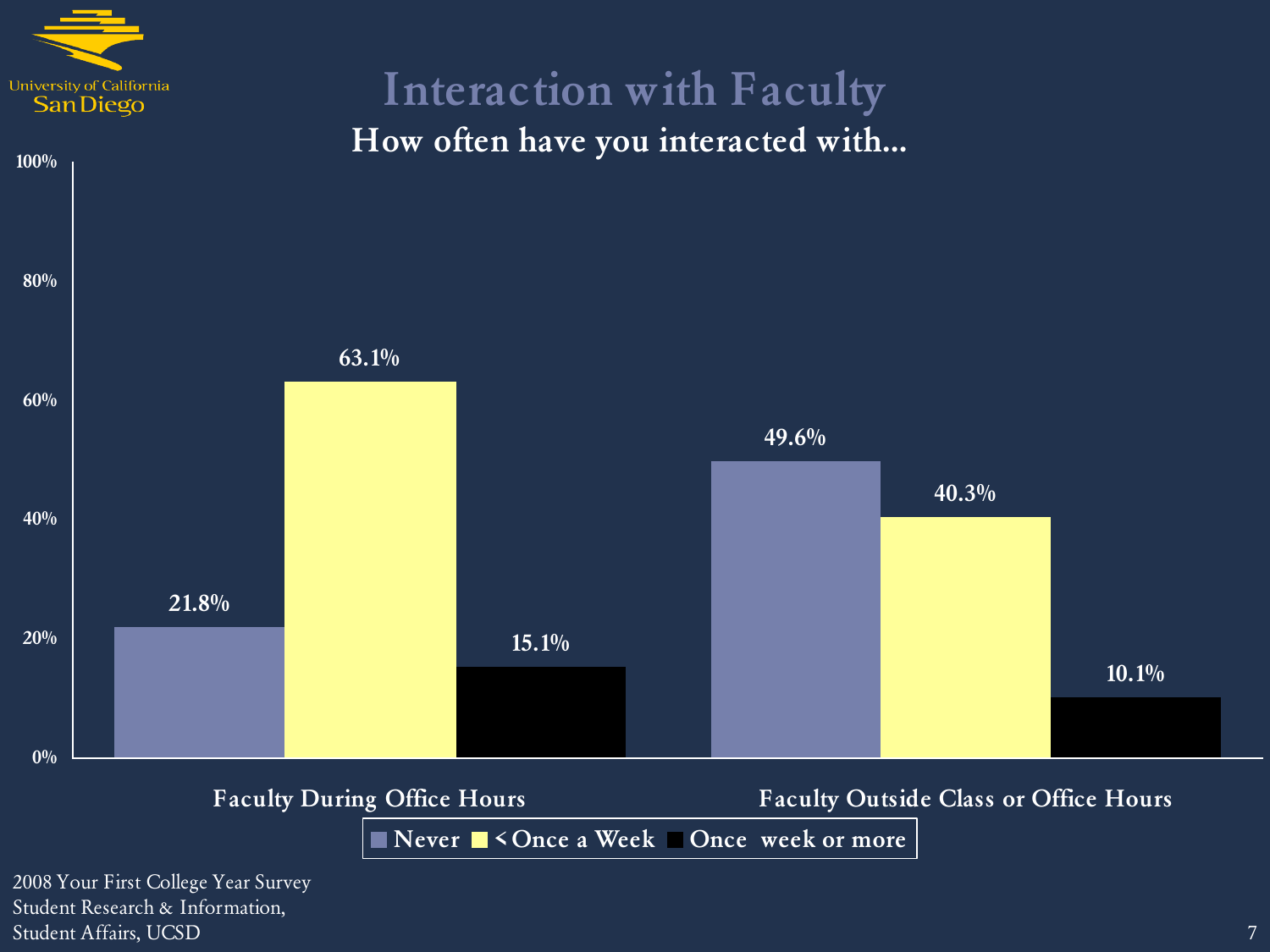

**100%**

## **Interaction with Faculty**

**Since entering this college, how often have you worked on a professor's research project?**

**91.9%**

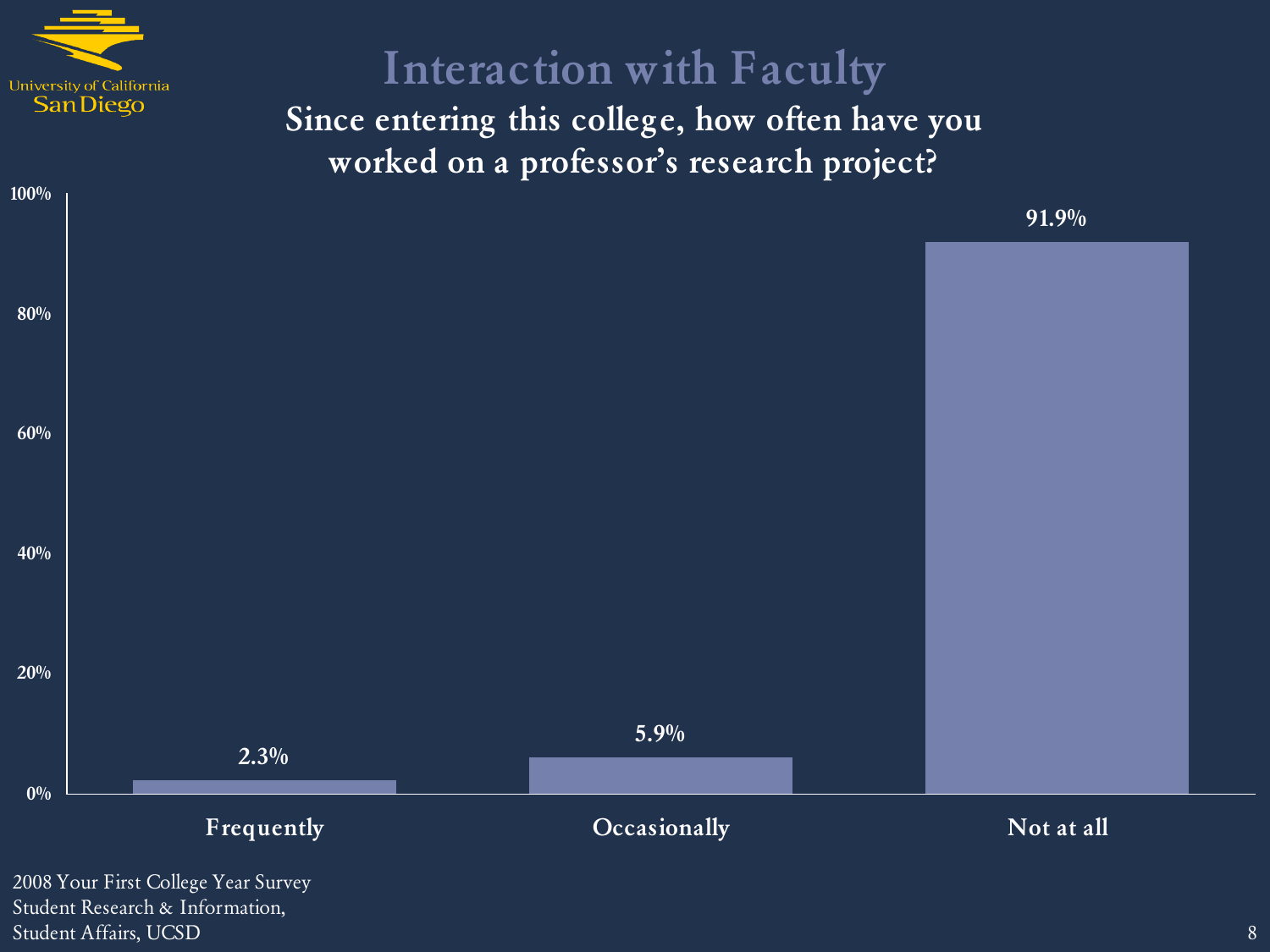

# **Interaction with Faculty**

**How often have you received from your professors…**

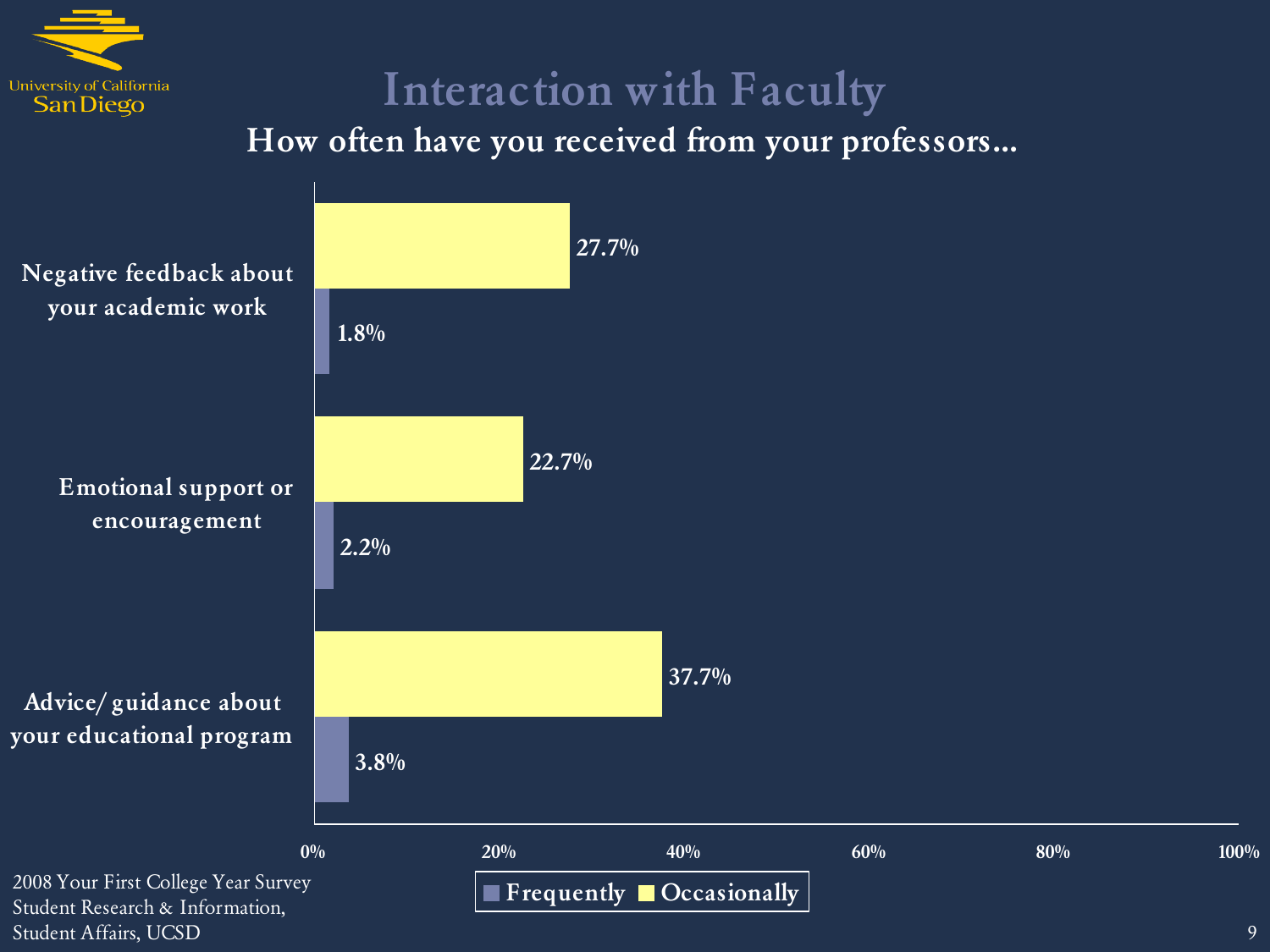

Student Research & Information, Student Affairs, UCSD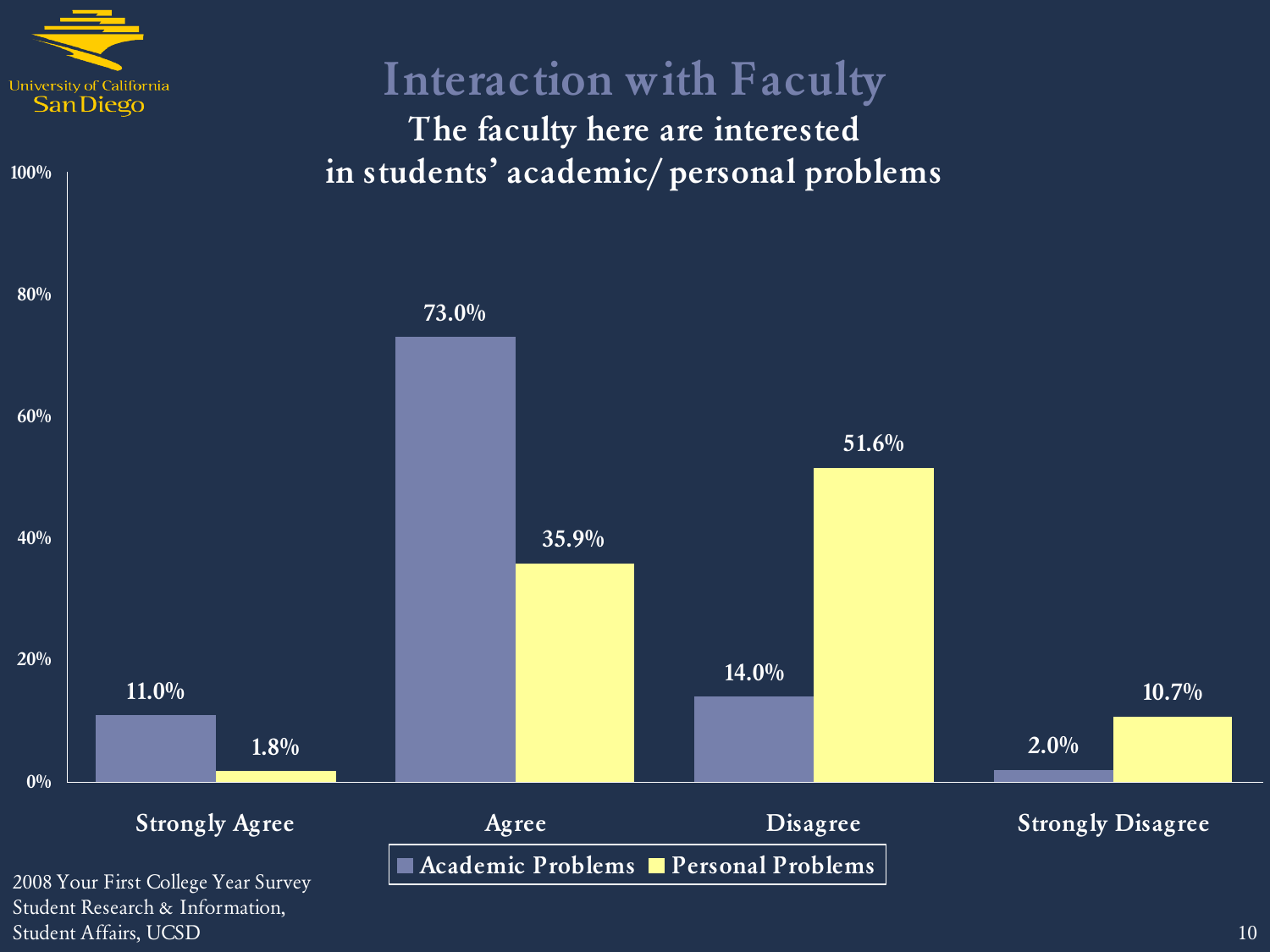

#### **Major Selection Since entering this college, have you…**

<span id="page-10-0"></span>**Remained undecided about a major 20.9%**

> **Decided to pursue a different major 35.5%**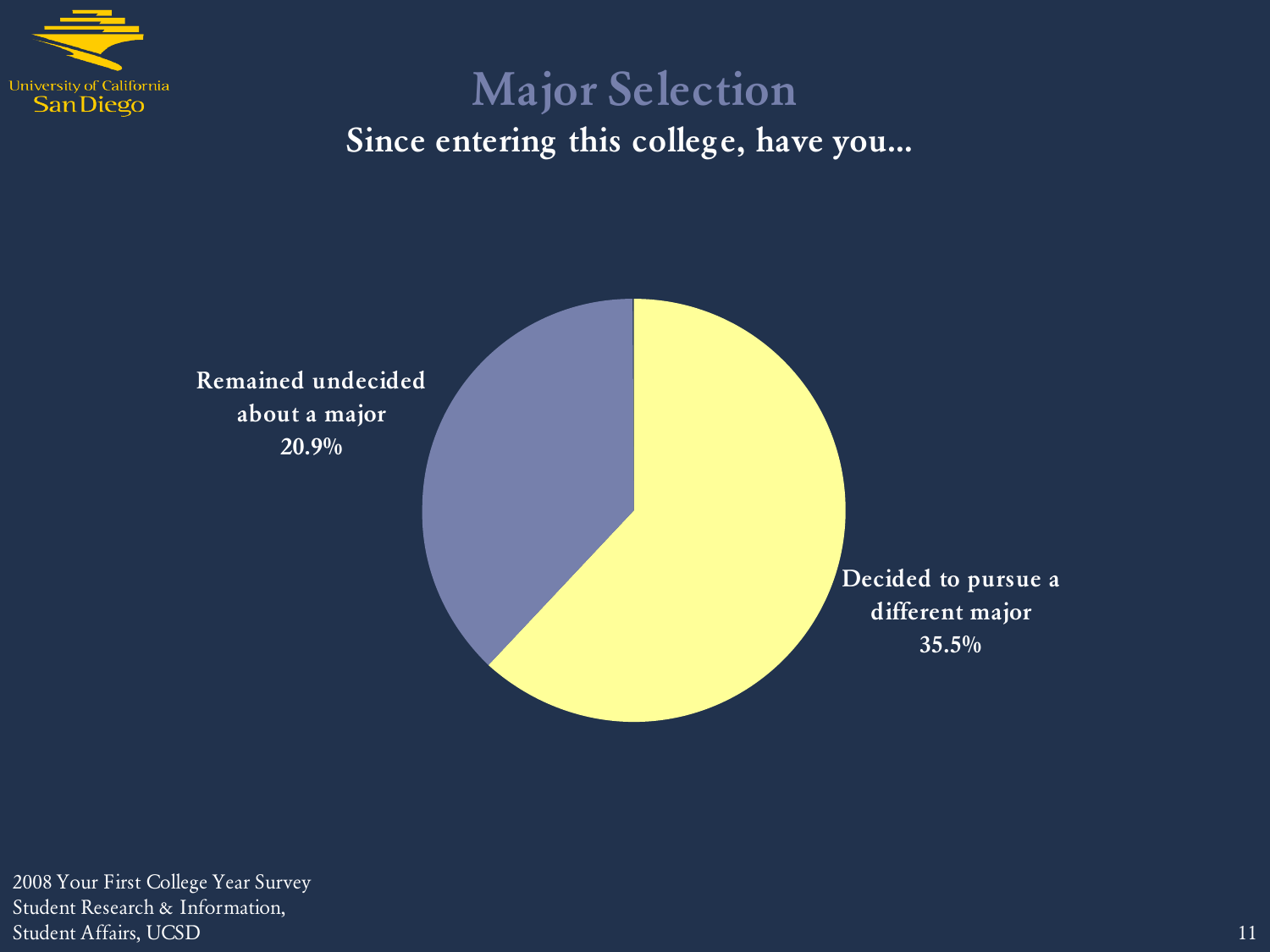

#### **Academic-Related Gains Compared with when you entered this college,**

**how would you describe your…**

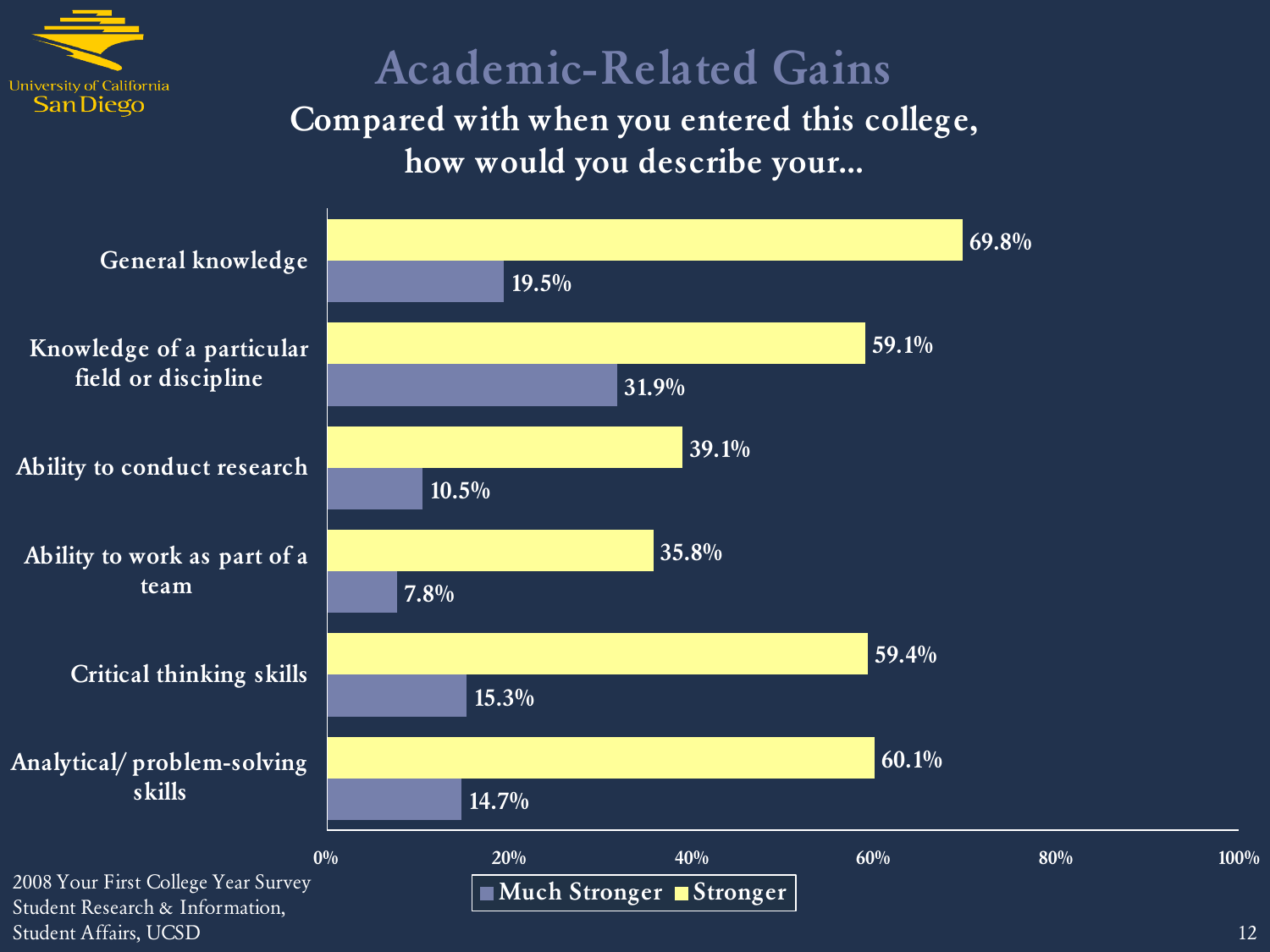

# **Academic Climate**

| How often have you                                             | Occasionally | Frequently |
|----------------------------------------------------------------|--------------|------------|
| Spoken up in class                                             | $65\%$       | $13.5\%$   |
| Thought that your courses inspired you to<br>think in new ways | $56.9\%$     | $32.3\%$   |
| Discussed course content with students<br>outside of class     | 55.8%        | 38.9%      |
| Witnessed academic dishonesty or cheating                      | $34.3\%$     | $4.4\%$    |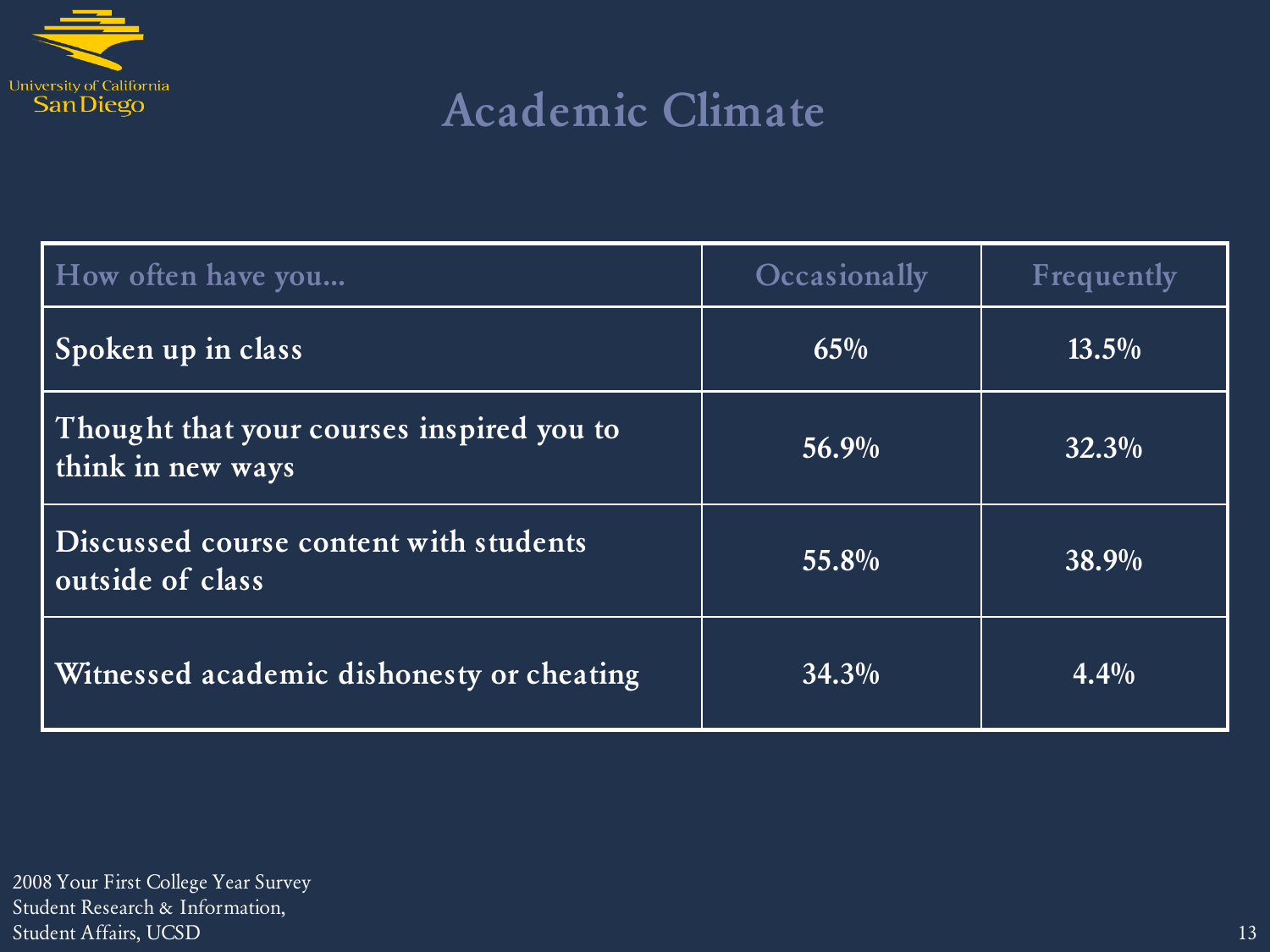

### **Academic Climate**

**In class, I have heard faculty express stereotypes about…**

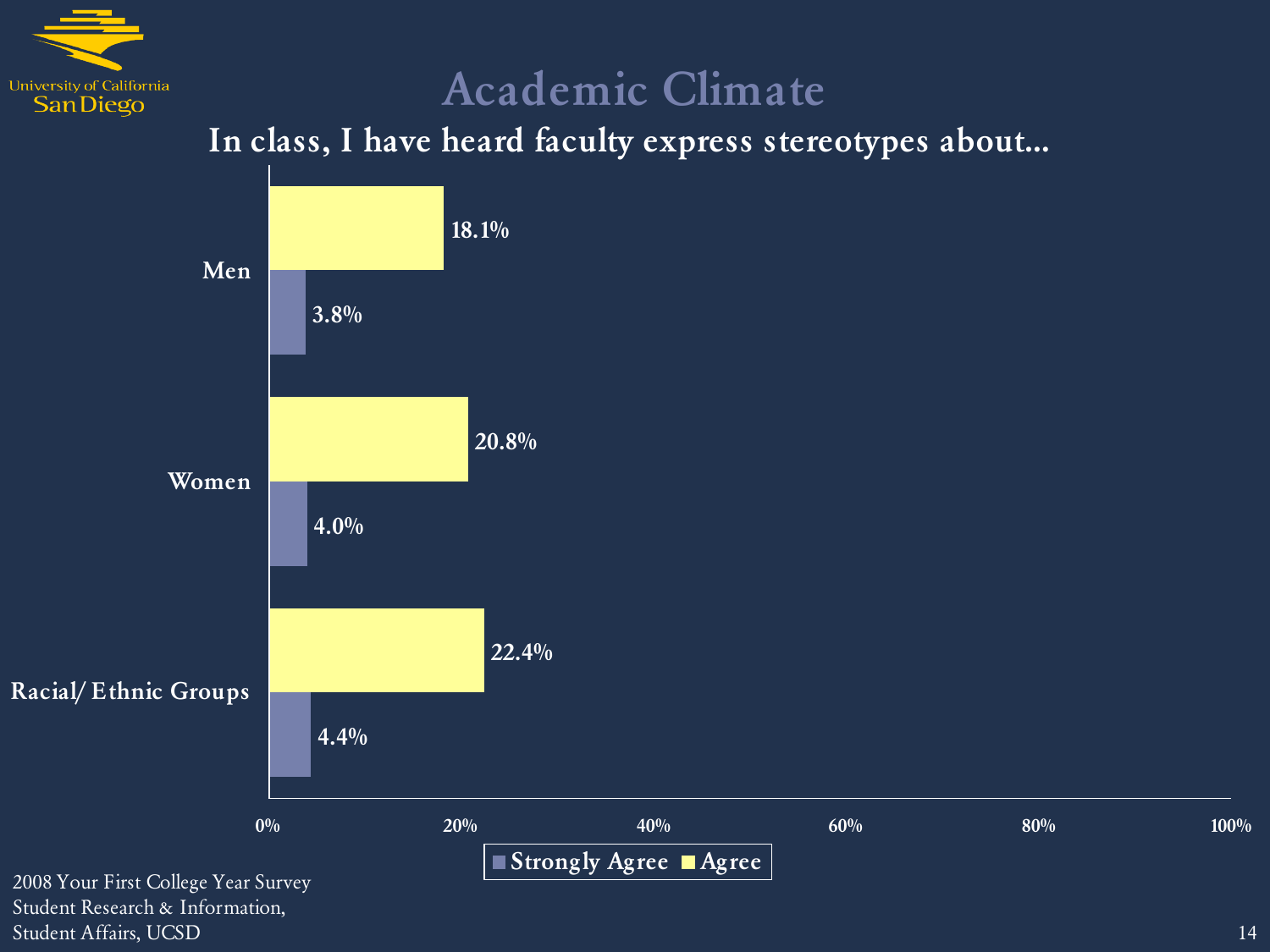

#### **Academic Climate**

**To what extent do you agree or disagree that at this institution there is strong competition among students for high grades?**

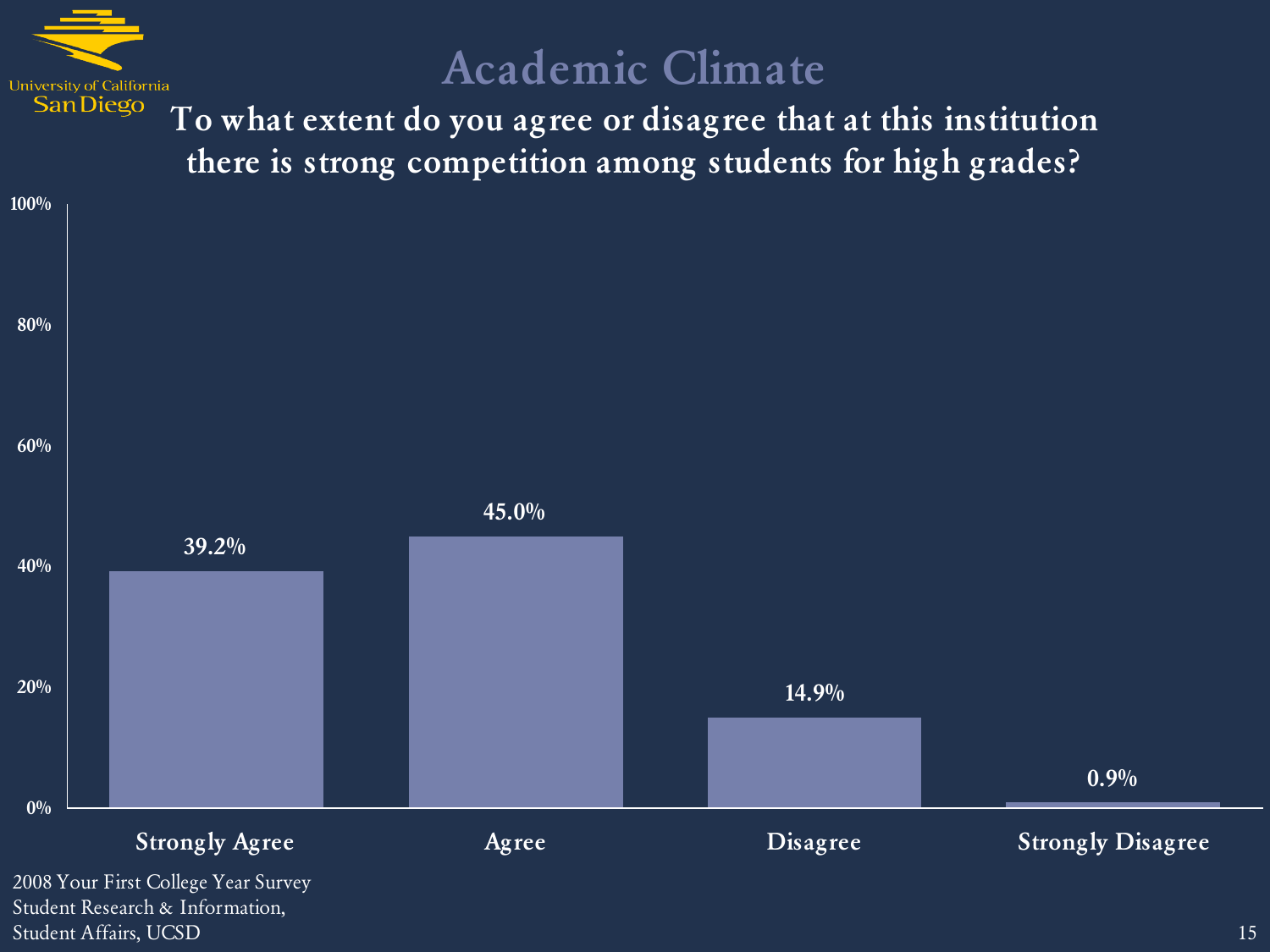

Student Affairs, UCSD

# **Academic Success Habits**

#### **How has it been to…**

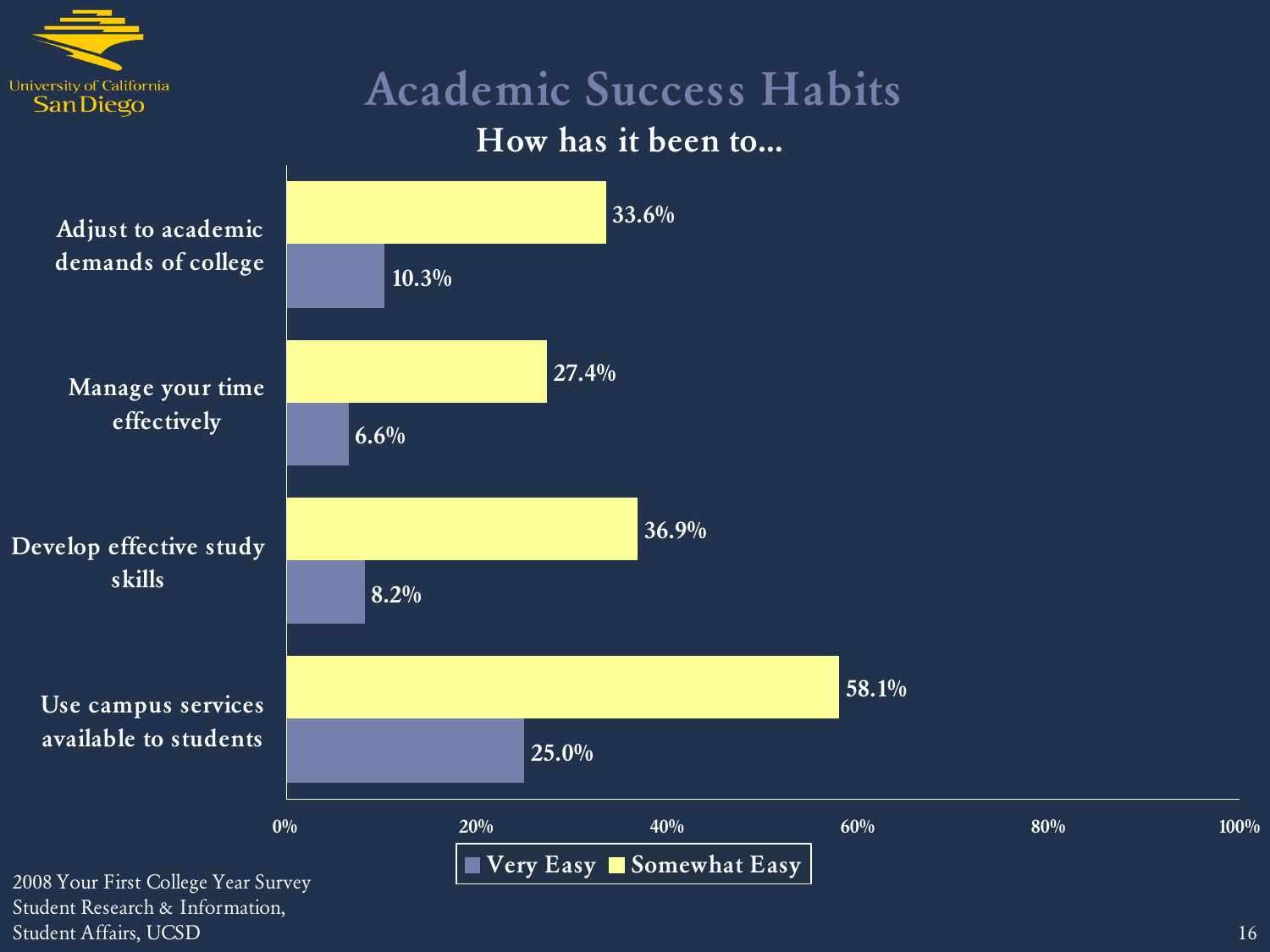

**100%**

#### **Academic Balance I have been able to find a balance between academics and extracurricular activities**



Student Research & Information, Student Affairs, UCSD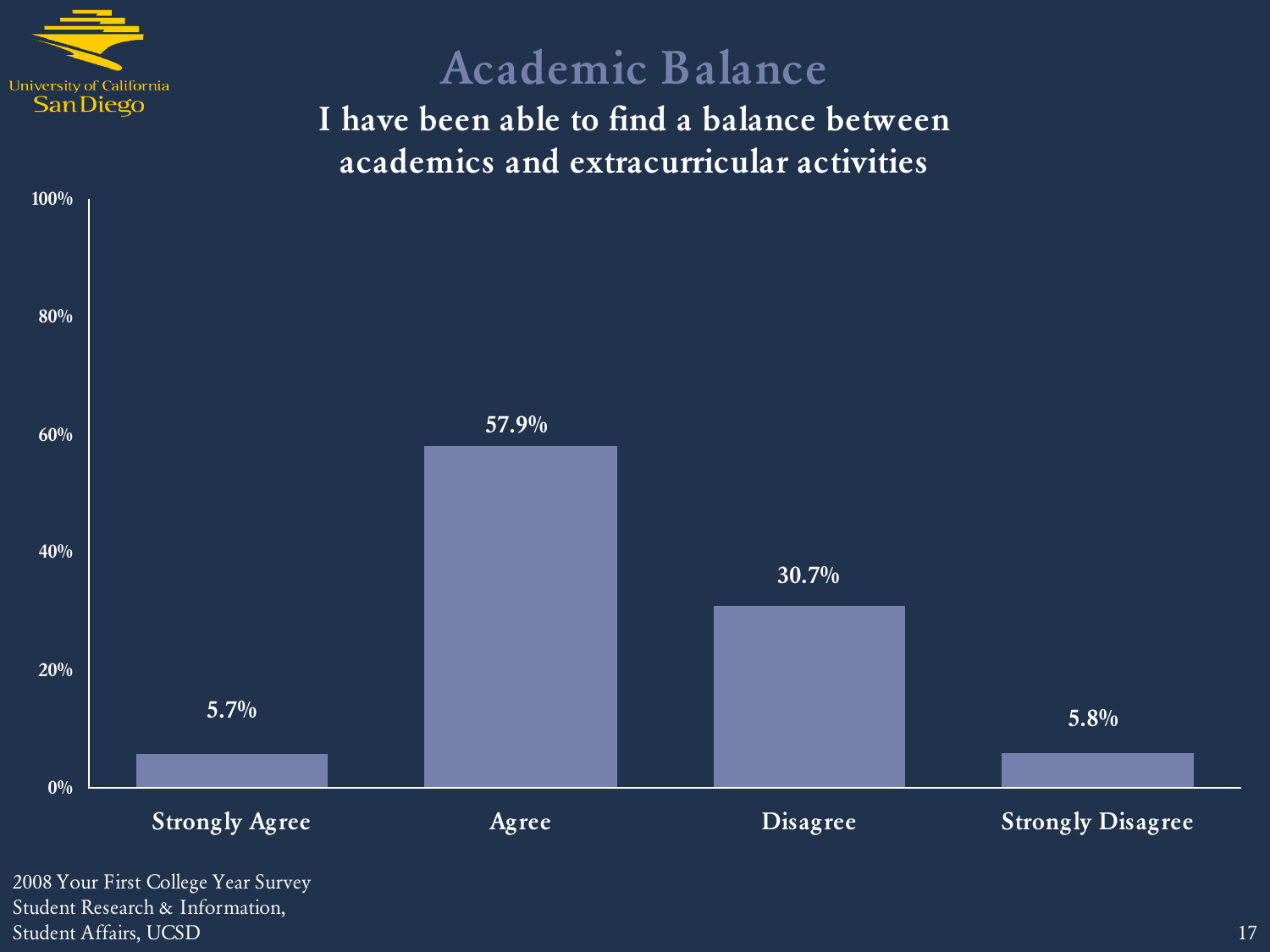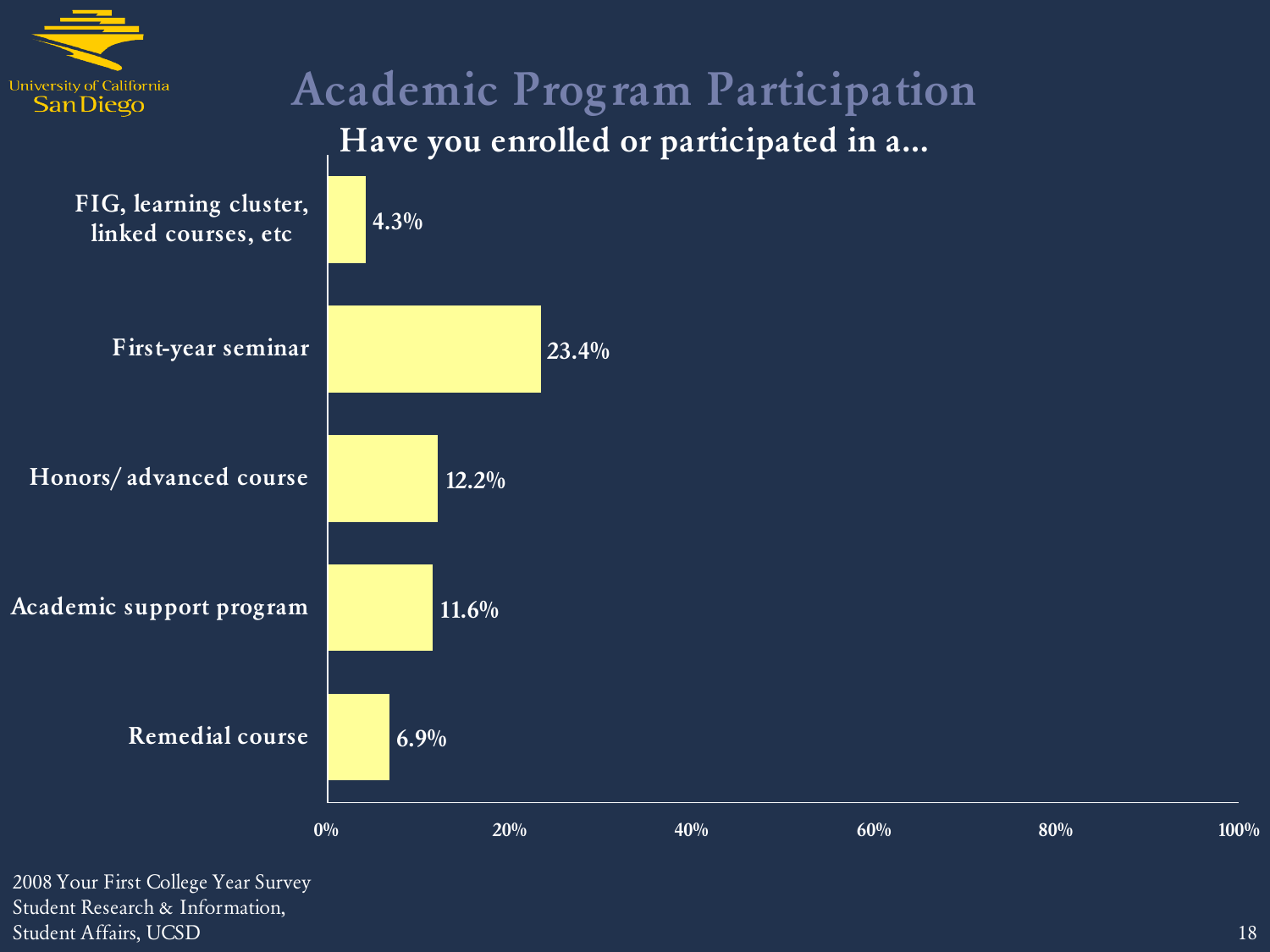

#### **Academic Disengagement How often have you…**

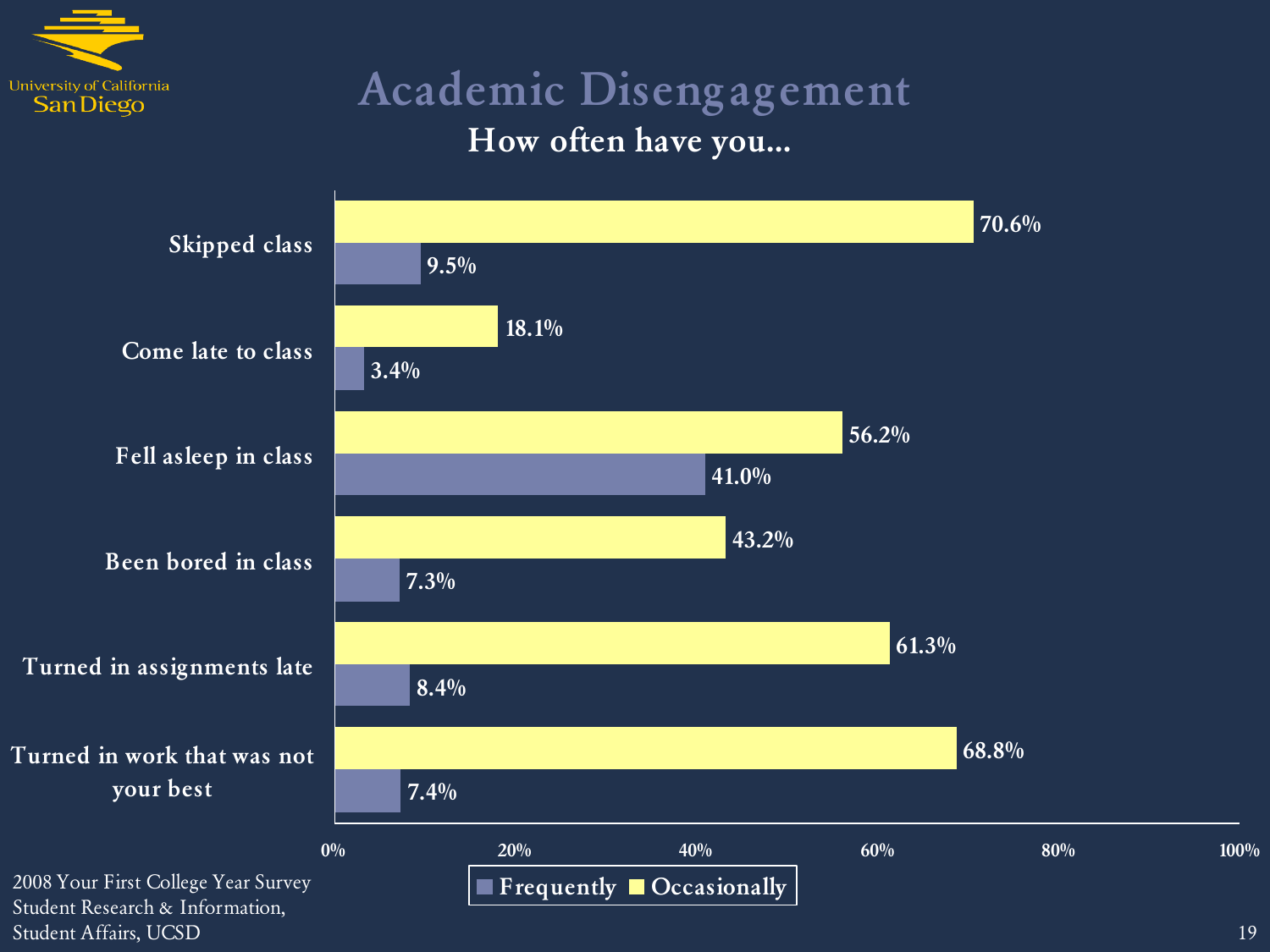

Student Affairs, UCSD

# **Satisfaction with Academics**

**How satisfied are you with your institution in terms of…**

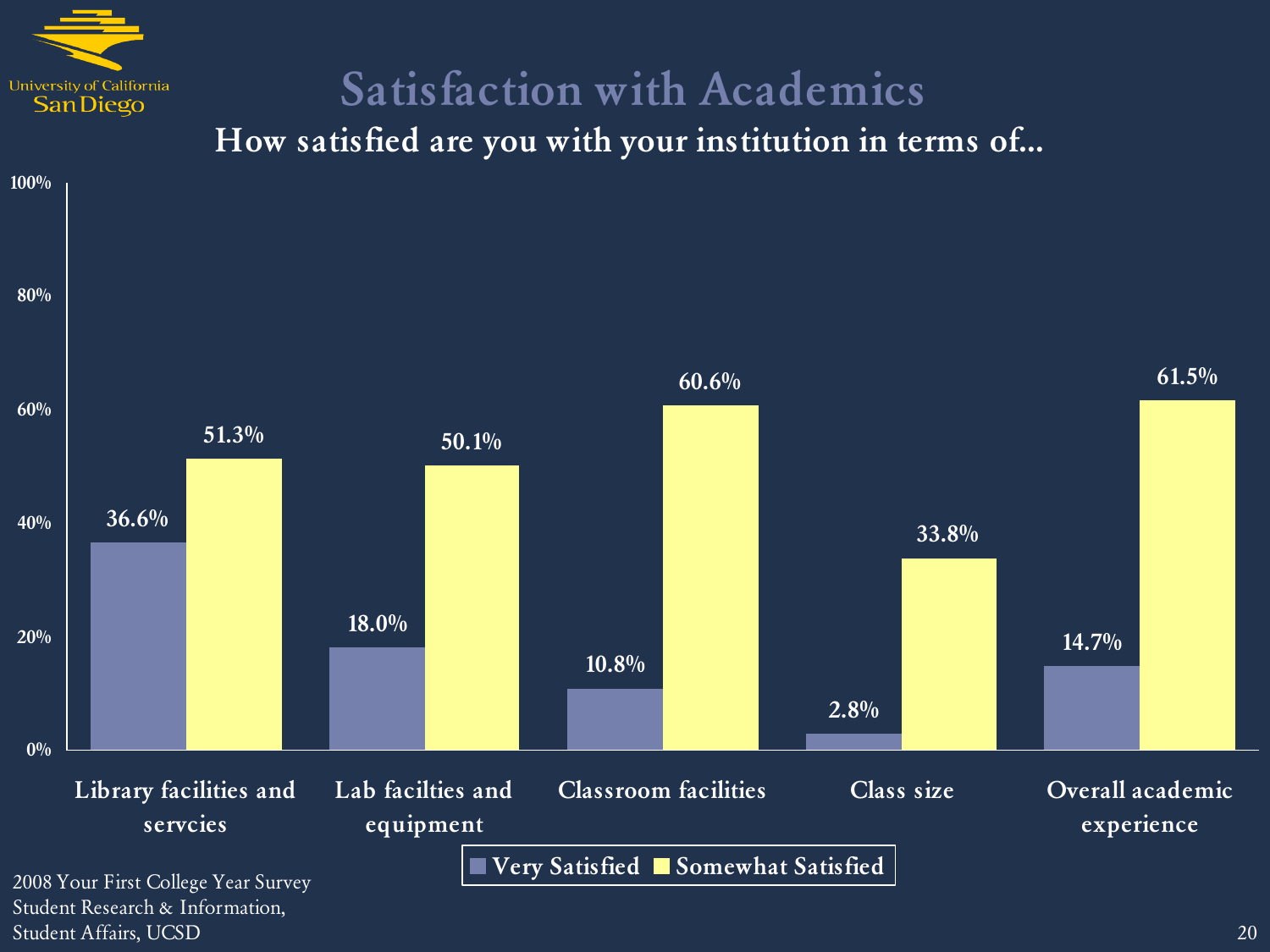

Student Affairs, UCSD

# **Satisfaction with Academics**

**How satisfied are you with your institution in terms of…**

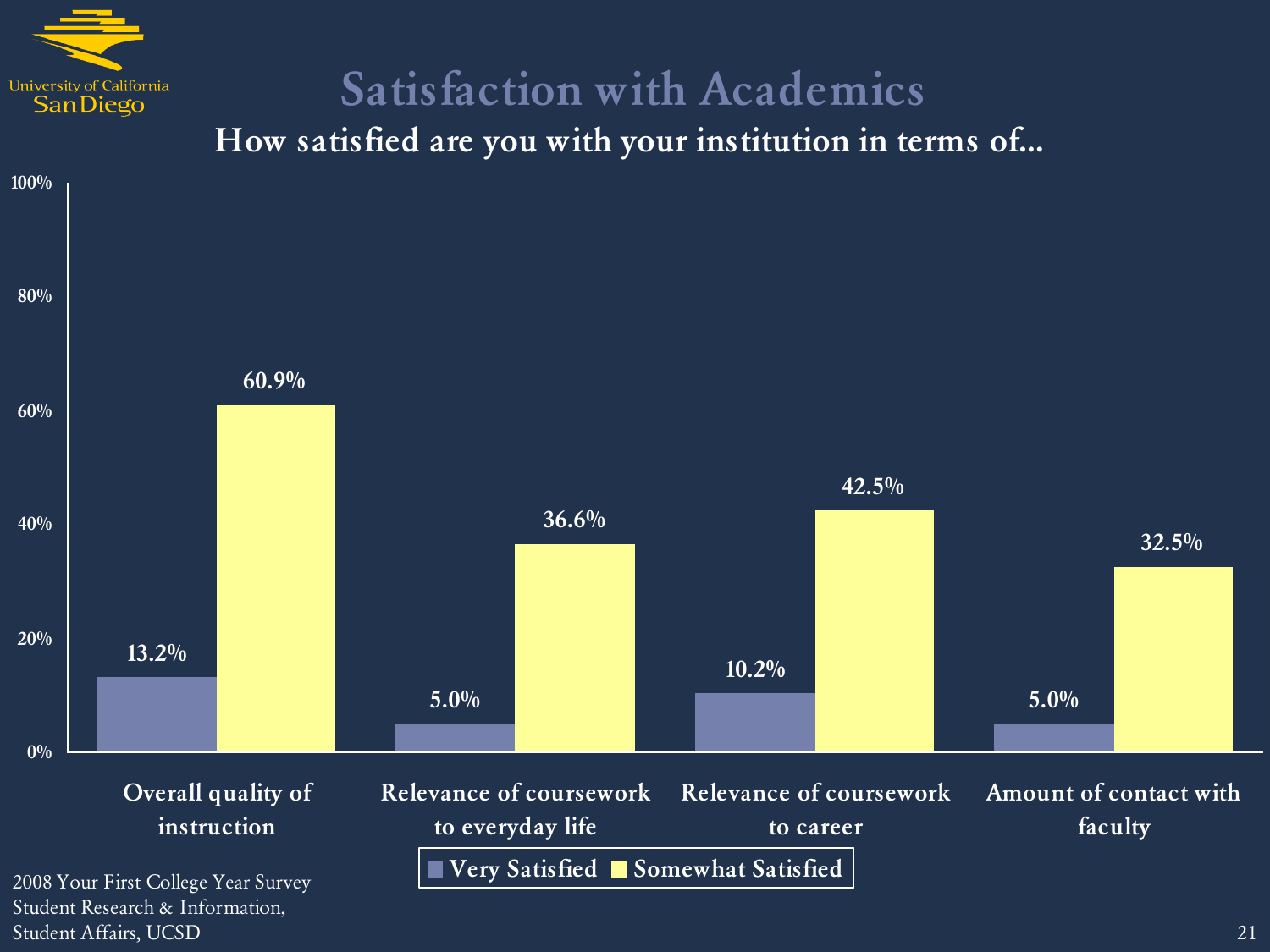

# **Satisfaction with Computing**

**How satisfied are you with your institution in terms of…**

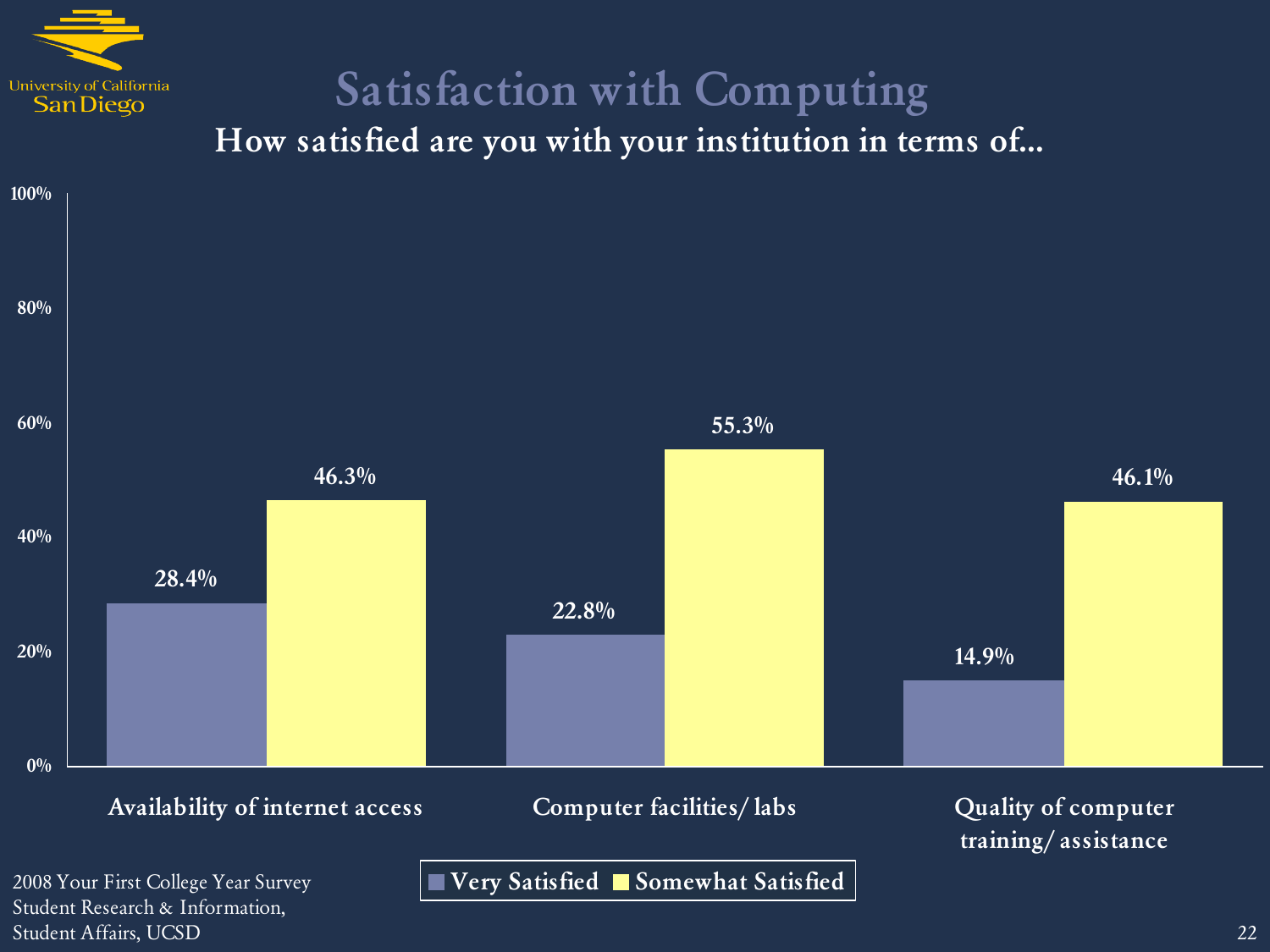

# **Habits of Mind In the past year, how frequently did you…**

<span id="page-22-0"></span>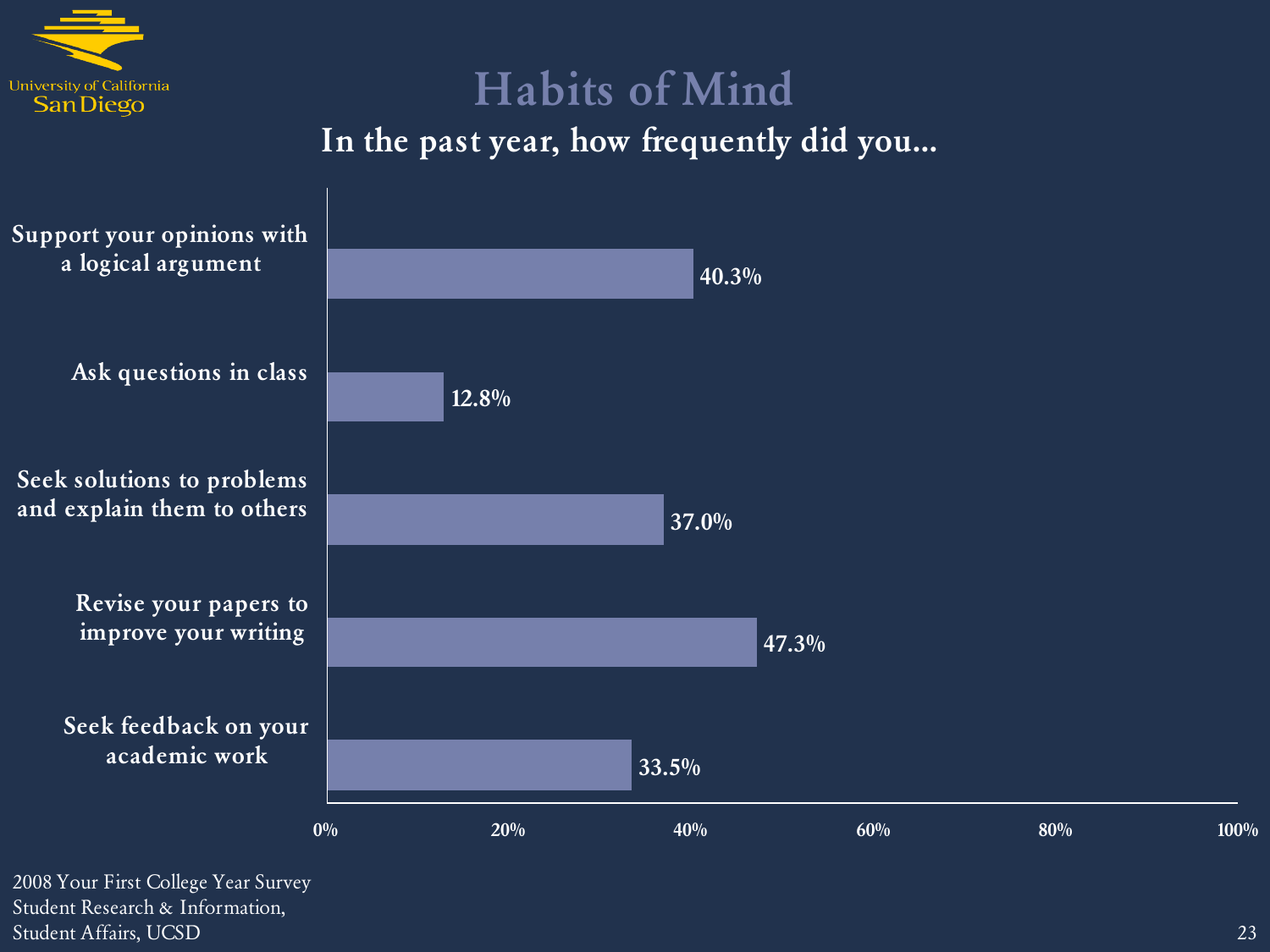

## **Habits of Mind In the past year, how frequently did you…**

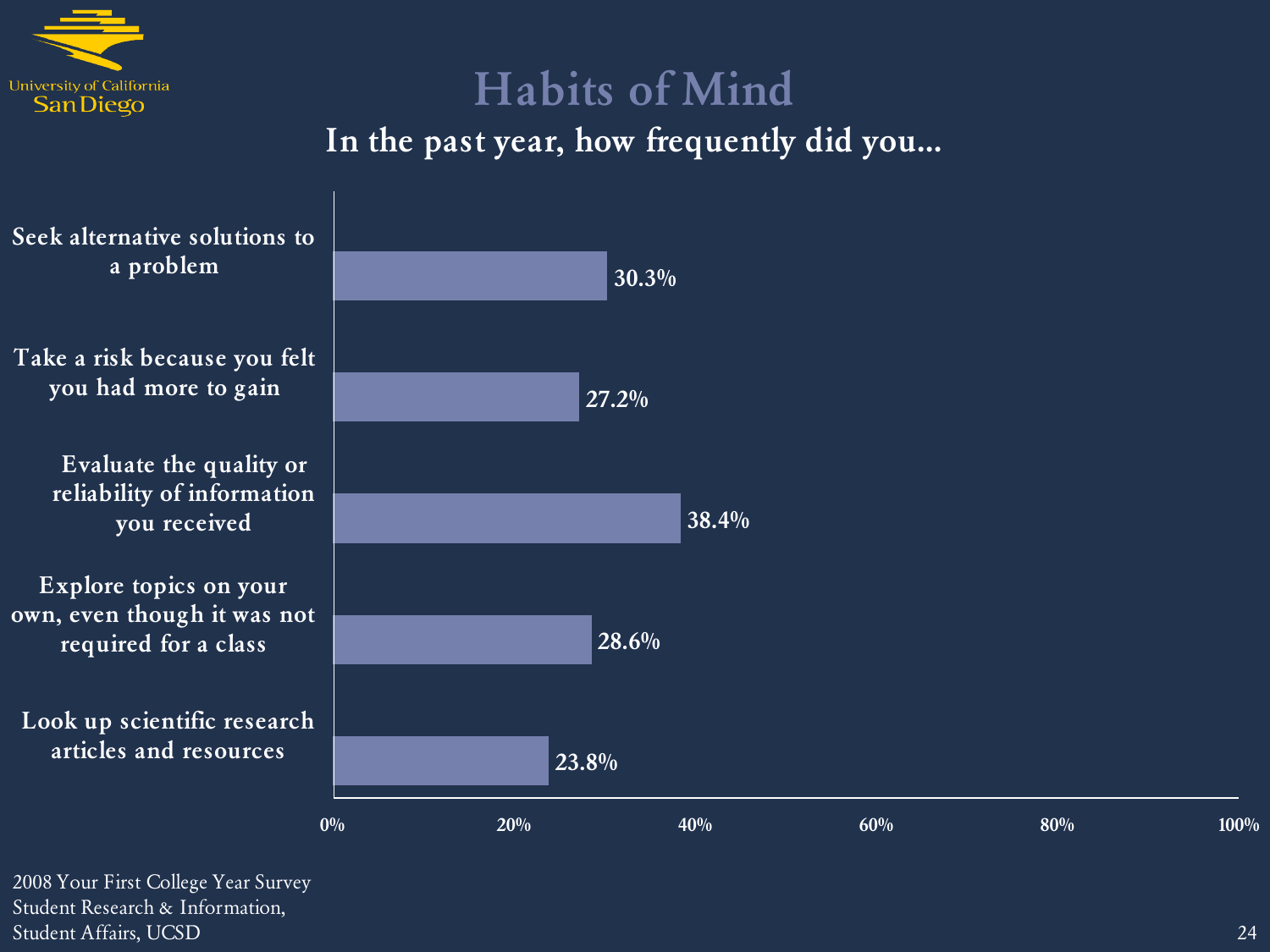

# **Civic Engagement**

<span id="page-24-0"></span>

| How often have you                             | Occasionally       | Frequently |
|------------------------------------------------|--------------------|------------|
| Volunteered                                    | $36.9\%$           | $8.4\%$    |
| Performed community service as part of class   | $8.8\%$            | $2.7\%$    |
| Participated in political demonstrations       | $12.9\%$           | $1.4\%$    |
| Worked on a local, state, or national campaign | $7.\overline{1\%}$ | $1.3\%$    |
| Read internet news sites                       | 34.6%              | $57.6\%$   |
| Discussed politics                             | $56.3\%$           | 20%        |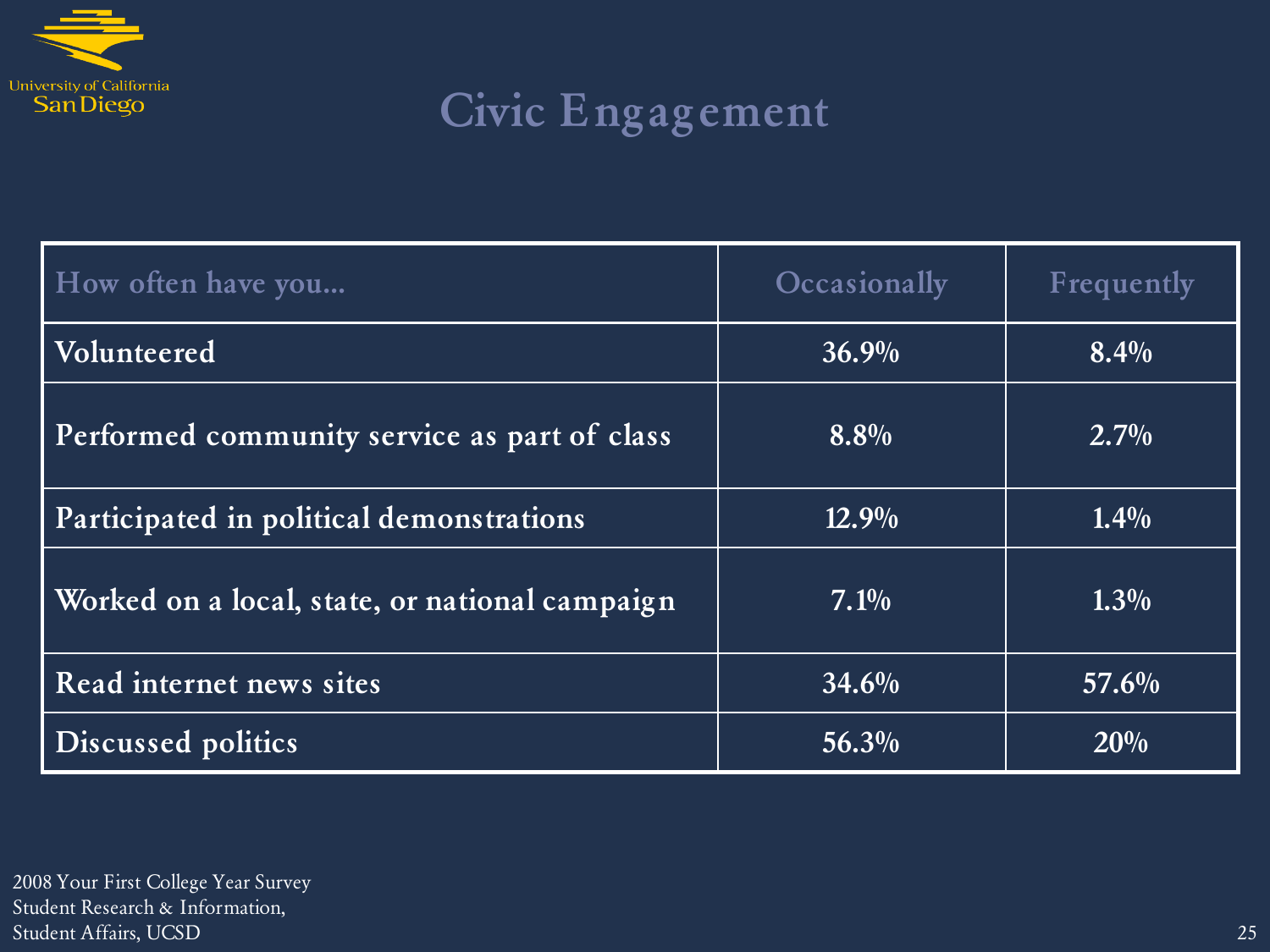

# **Civic Engagement**

**How important to you personally is each of the following…**

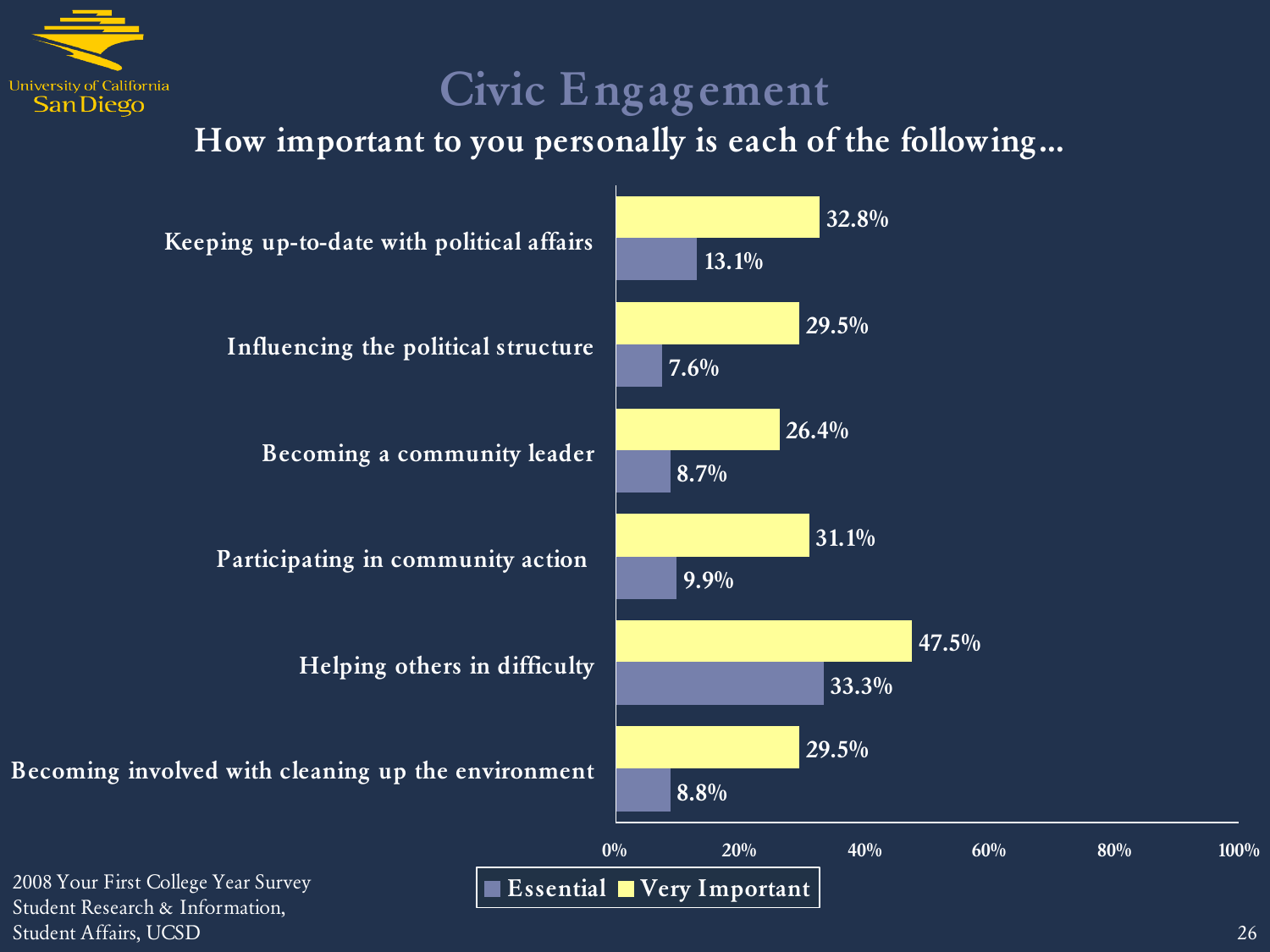

**100%**

Student Affairs, UCSD

# **Civic Engagement**

**Compared with when you entered this college, how would you describe your…**

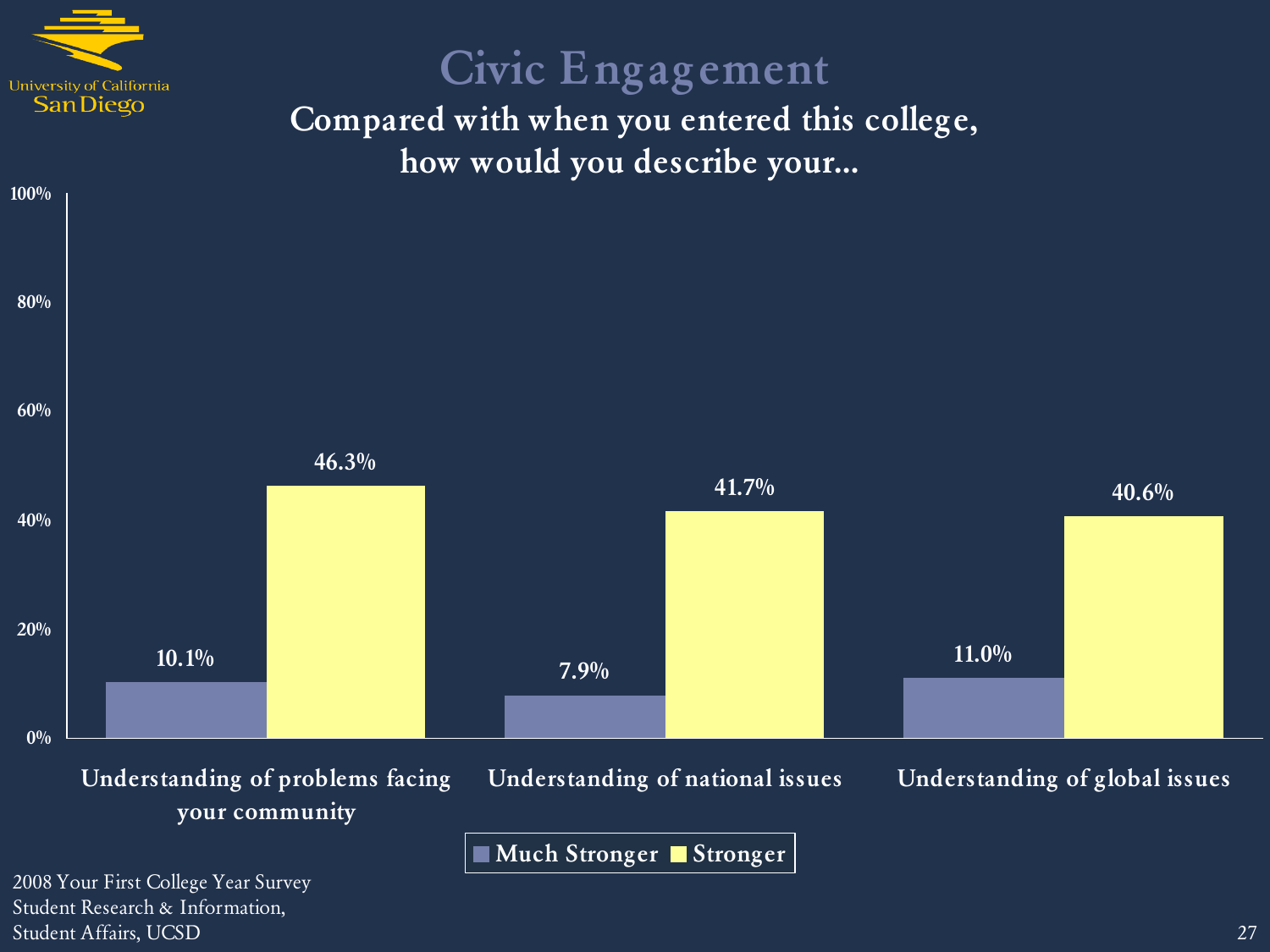

Student Research & Information, Student Affairs, UCSD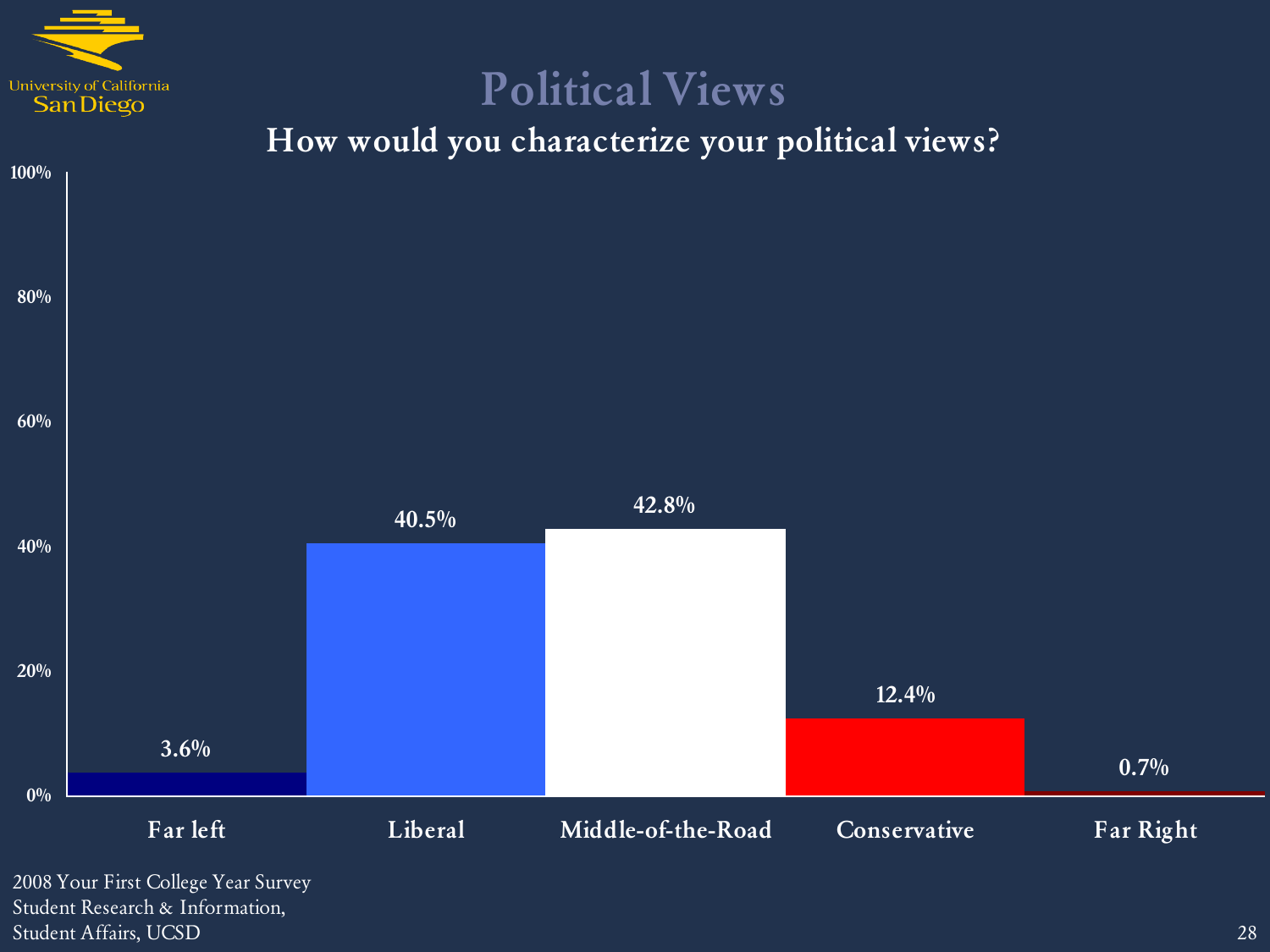

#### **Campus Climate To what extent do you agree that you…**



<span id="page-28-0"></span>Student Research & Information, Student Affairs, UCSD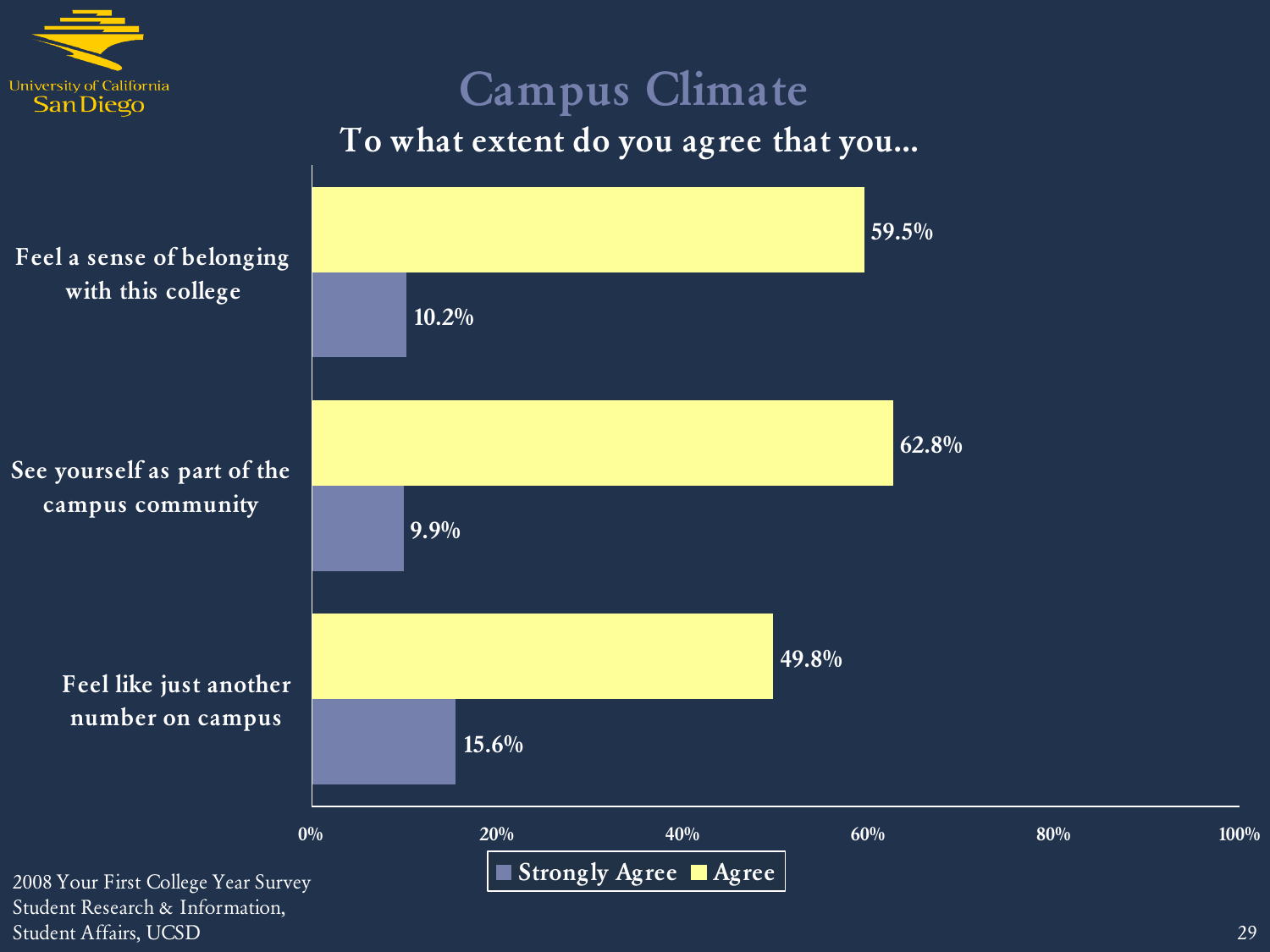

# **Campus Climate**

| How often have you             | Occasionally | Frequently |
|--------------------------------|--------------|------------|
| <b>Felt lonely or homesick</b> | 54.3%        | $15.2\%$   |
| Felt isolated from campus life | 48.1%        | $20.3\%$   |
| Felt unsafe on campus          | $19.9\%$     | $1.3\%$    |
| Gone home for the weekend      | $45.5\%$     | $25.3\%$   |

| How satisfied are you with        | <b>Satisfied</b> | <b>Very Satisfied</b> |
|-----------------------------------|------------------|-----------------------|
| Sense of community among students | $35.7\%$         | $8.6\%$               |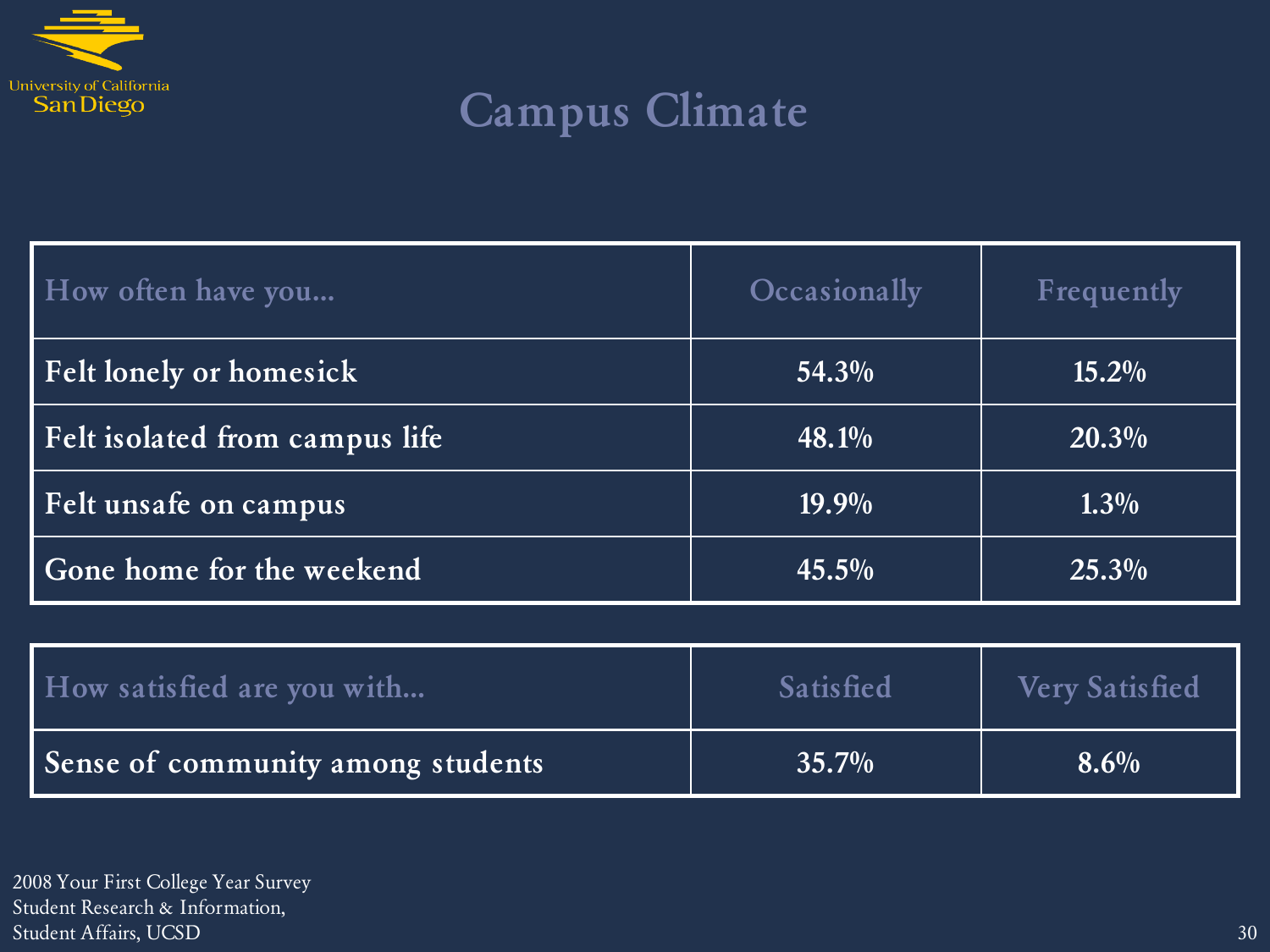

**100%**

#### **Peer Relationships Since entering this college, how often have you interacted with close friends…**

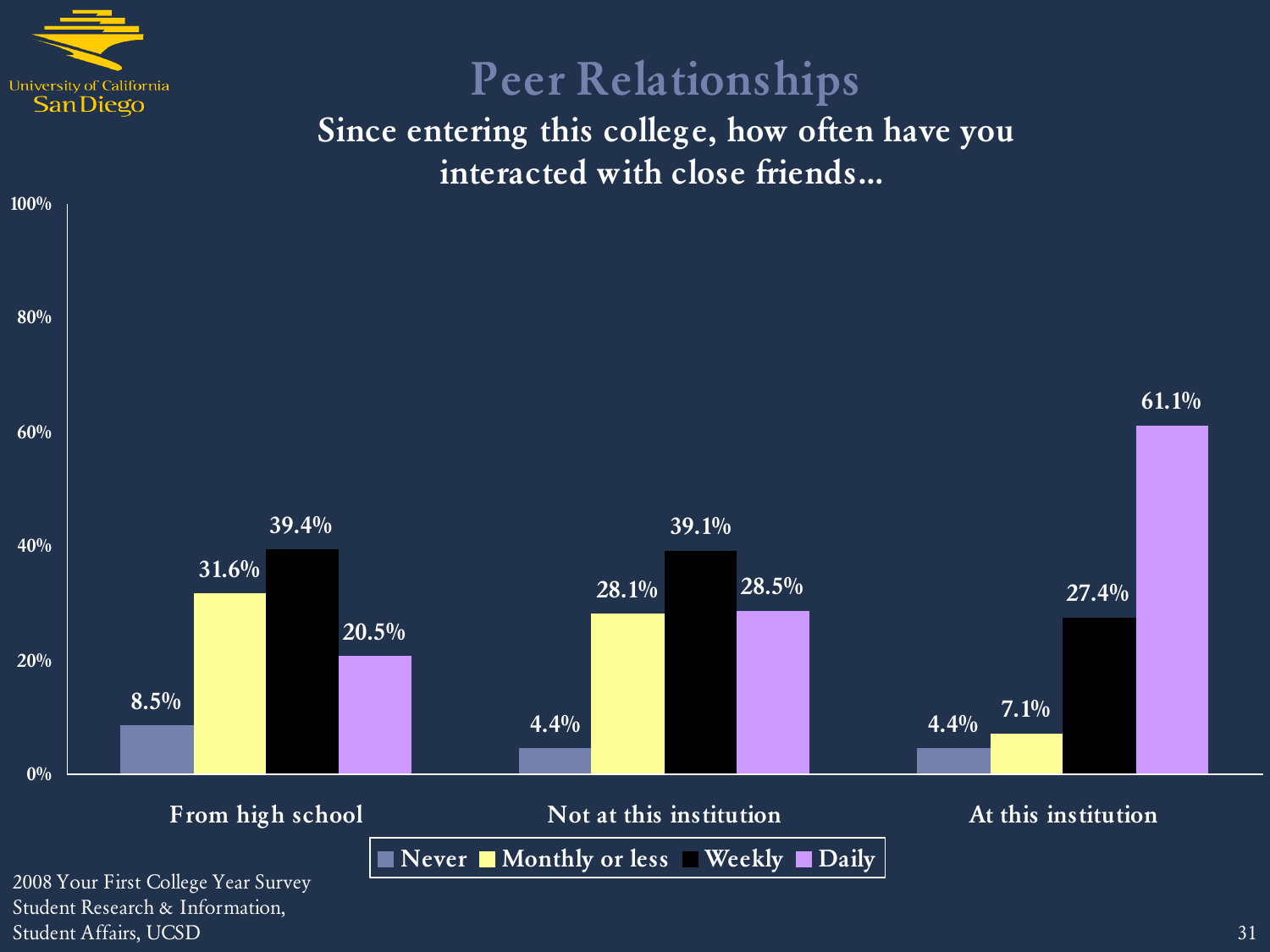

### **Peer Relationships**

**How has it been to develop close friendships with male students?**

<span id="page-31-0"></span>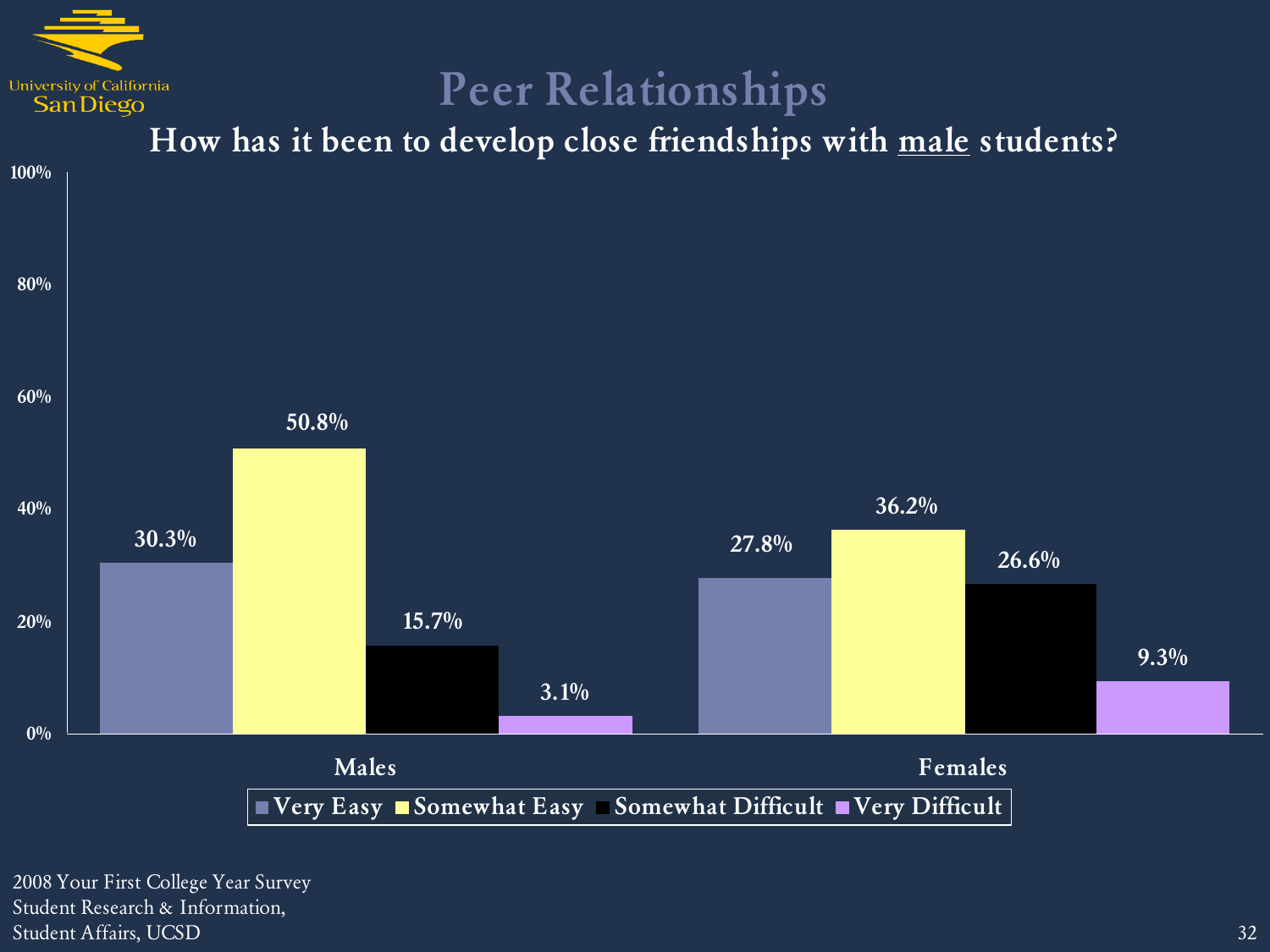

# **Peer Relationships**

**How has it been to develop close friendships with female students?**

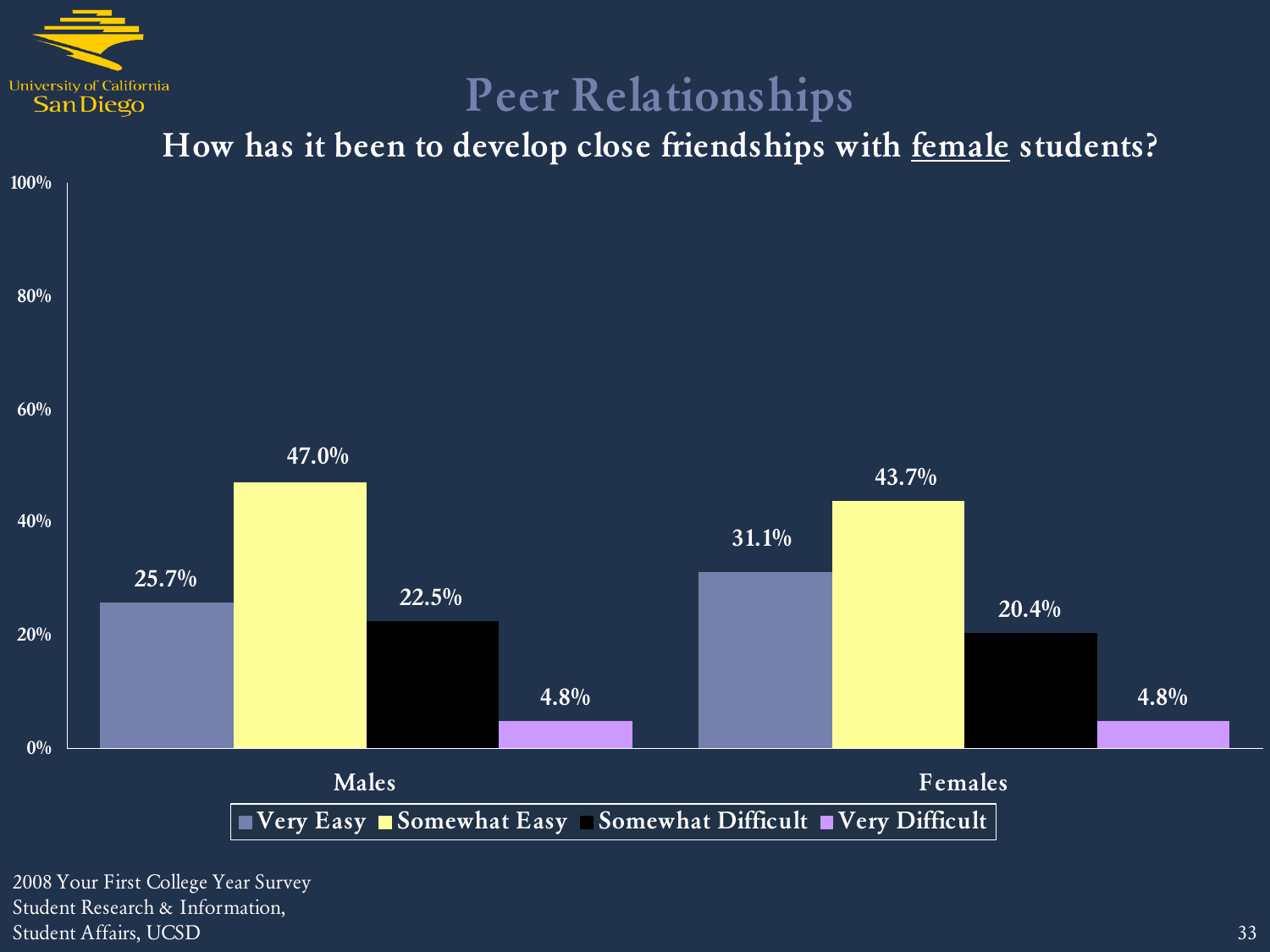

Student Affairs, UCSD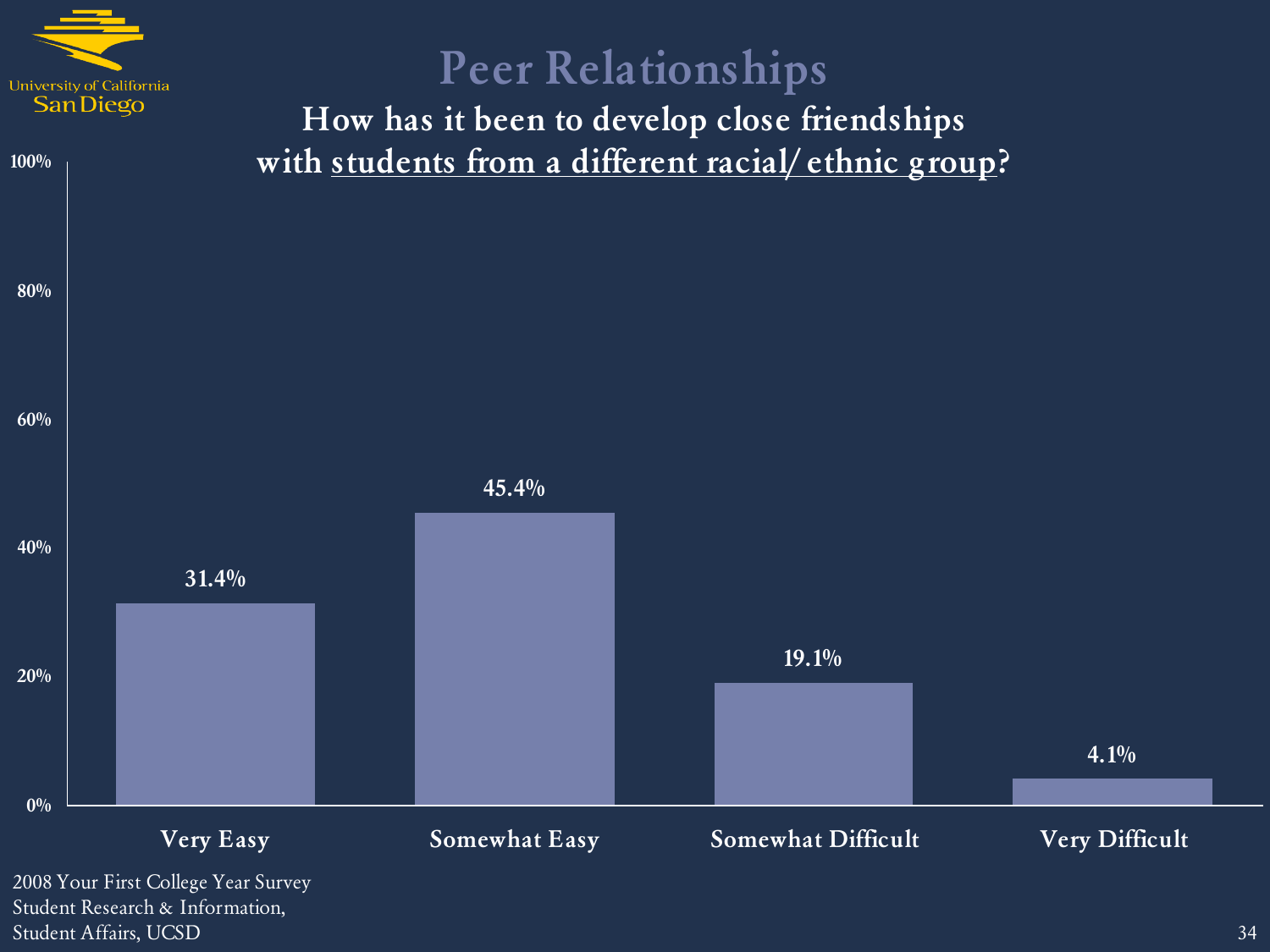

#### **Peer Relationships How often have you…**



Student Affairs, UCSD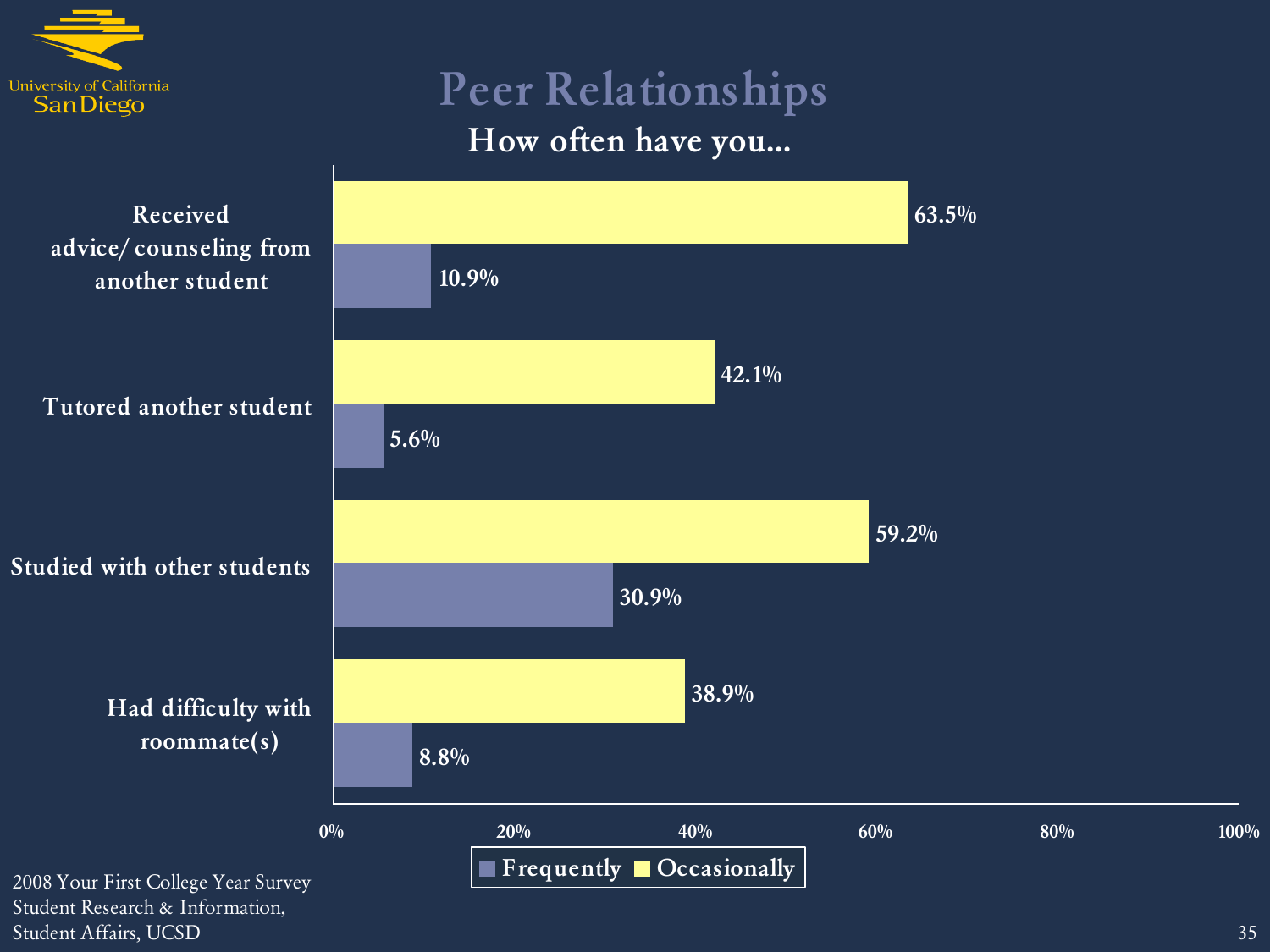

# **Peer Relationships**

**How satisfied are you with your interaction with other students at this college?**

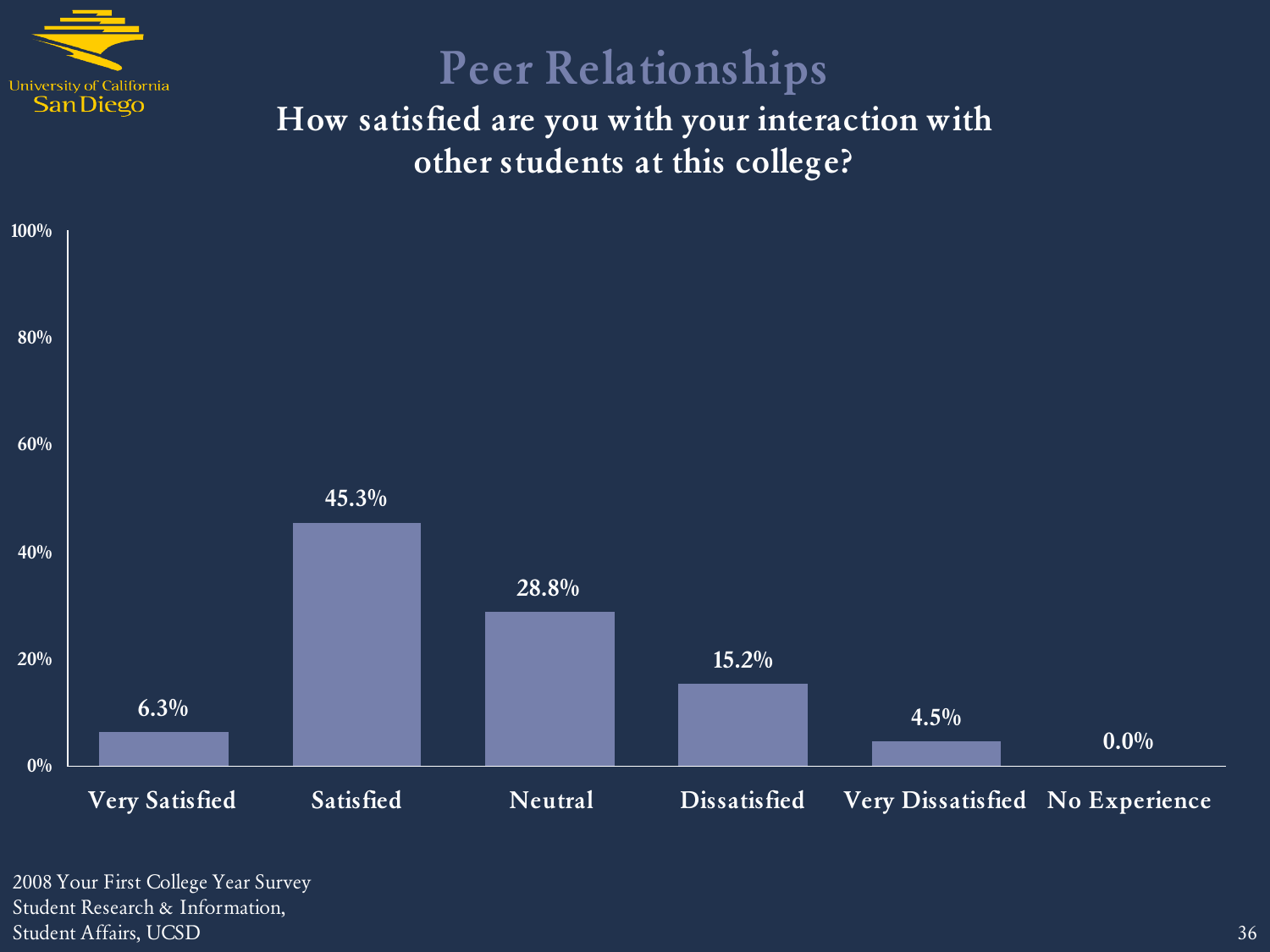

#### **How often have you socialized with someone of another racial/ ethnic group?**

<span id="page-36-0"></span>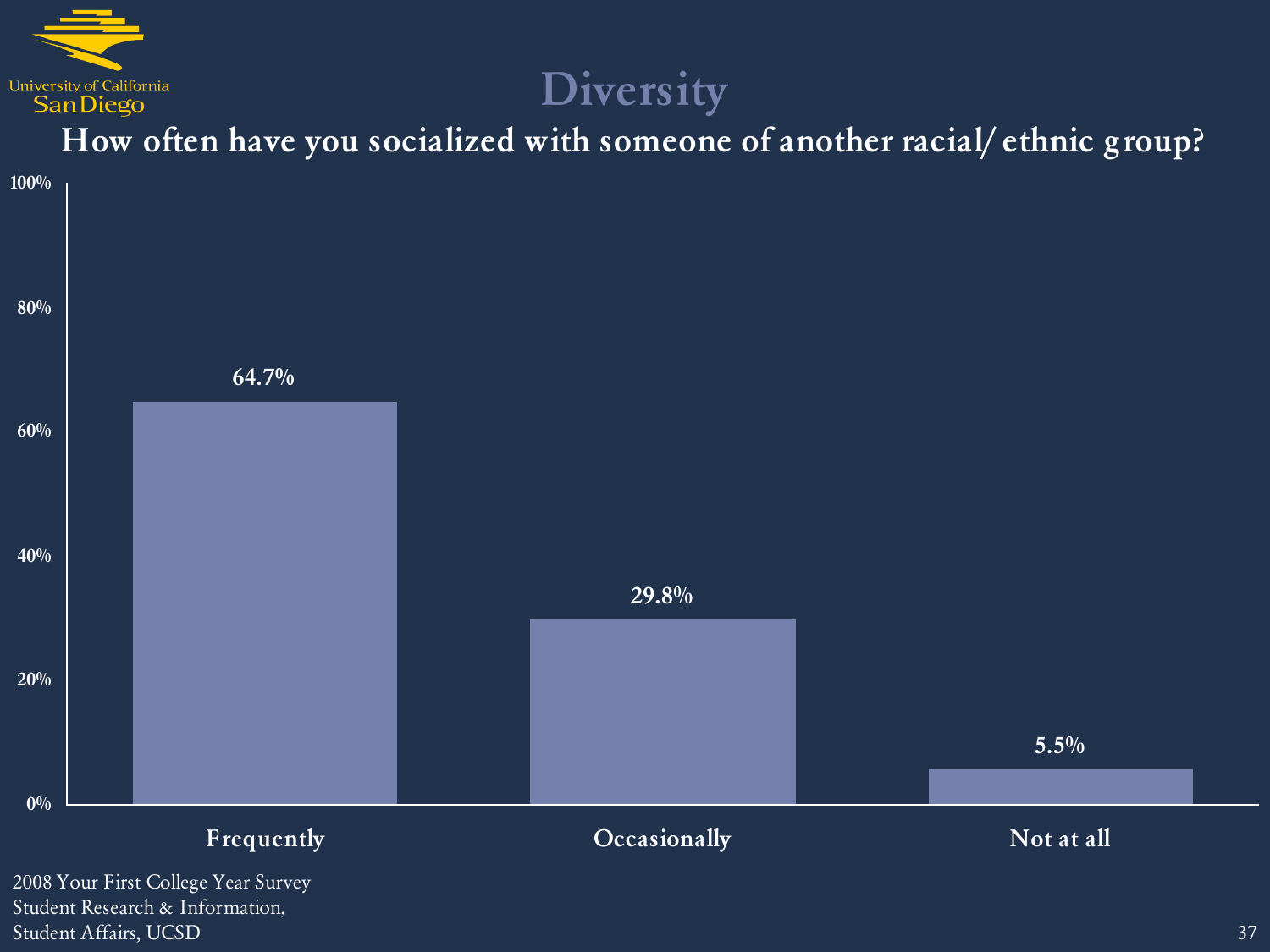

**Compared to the average person your age, how do you rate yourself in terms of your…**

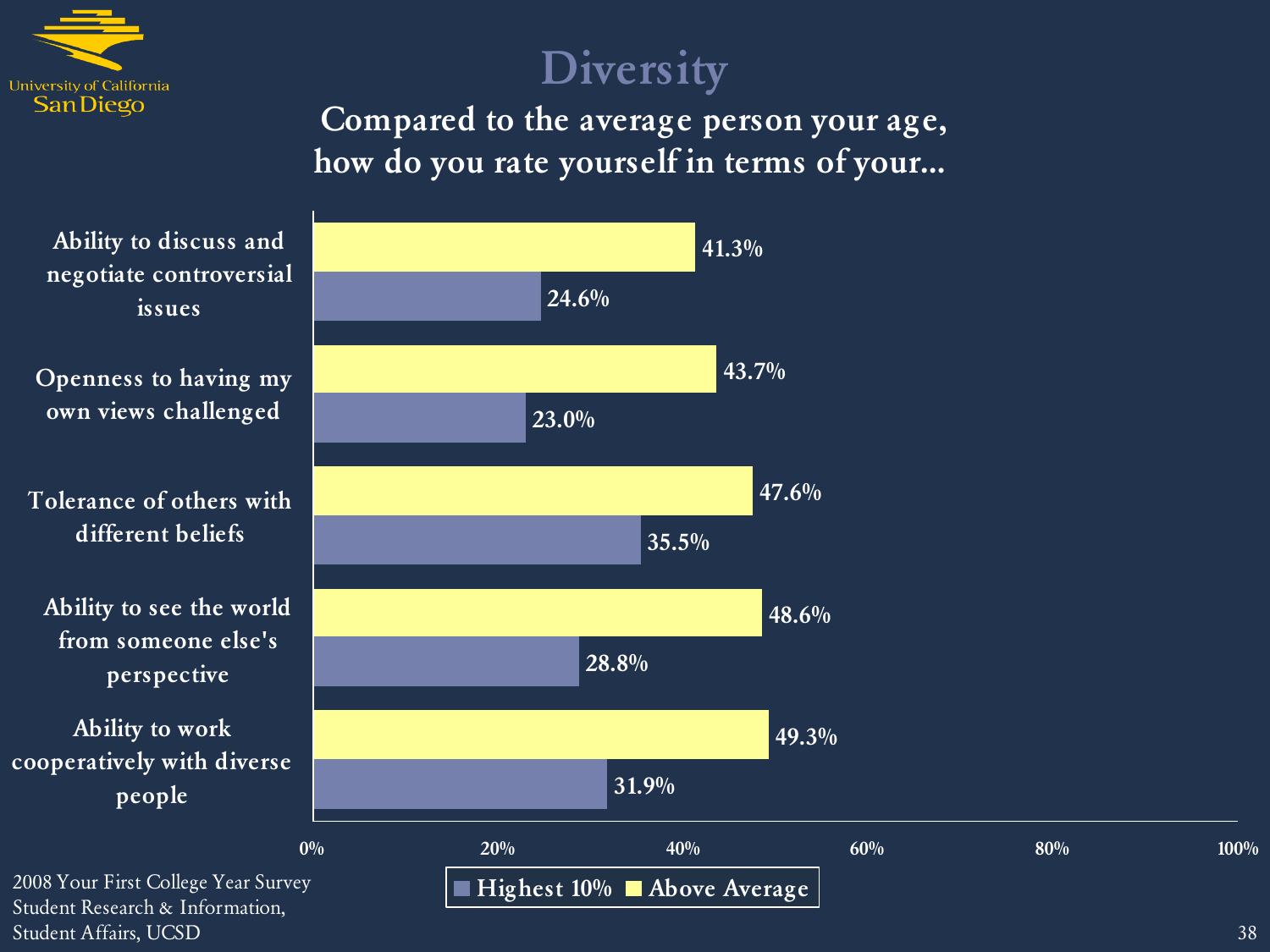

#### **I have felt discriminated against based on my…**

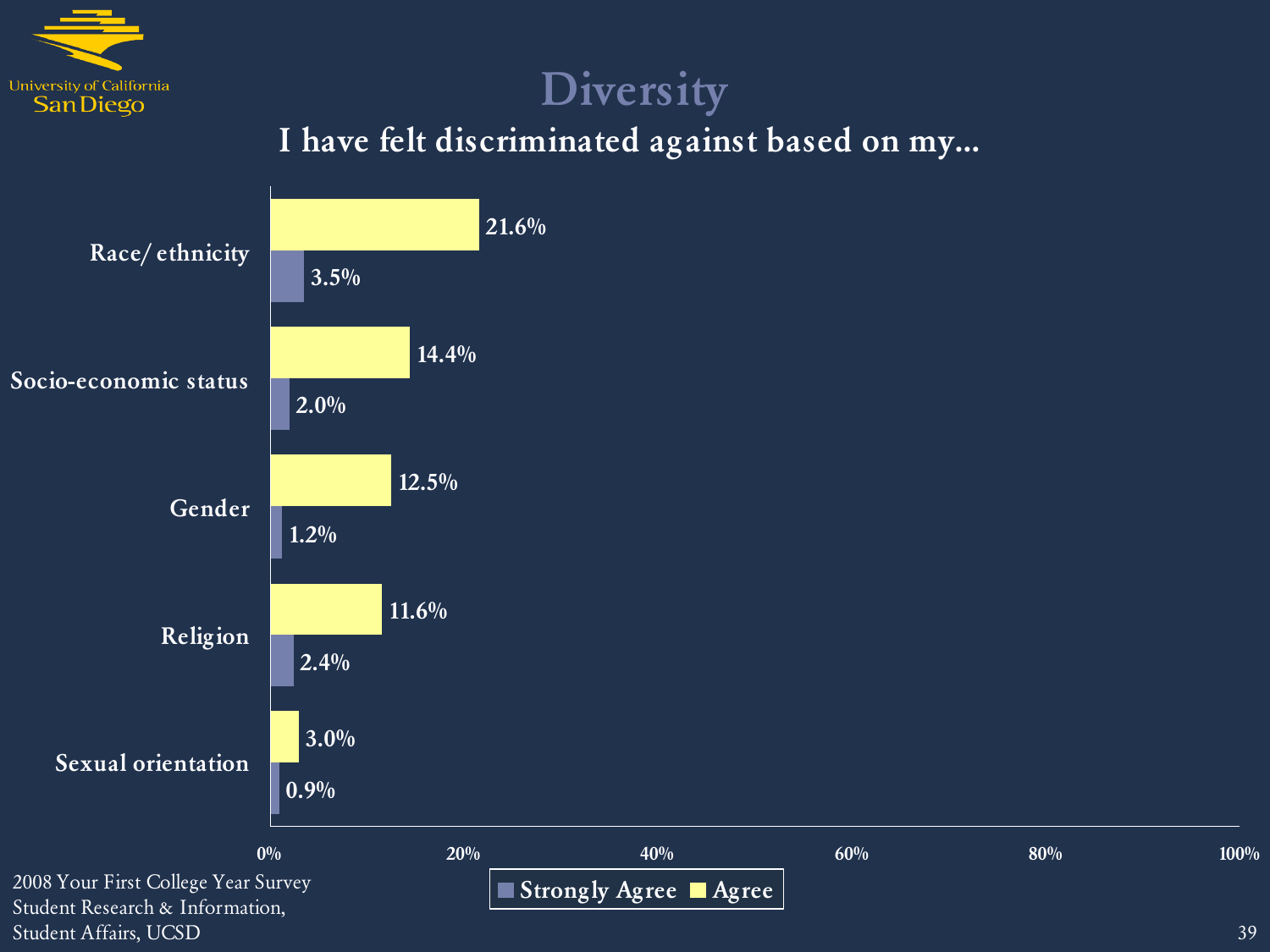

#### **Diversity To what extent do you agree that…**



Student Research & Information, Student Affairs, UCSD

**Strongly Agree Agree**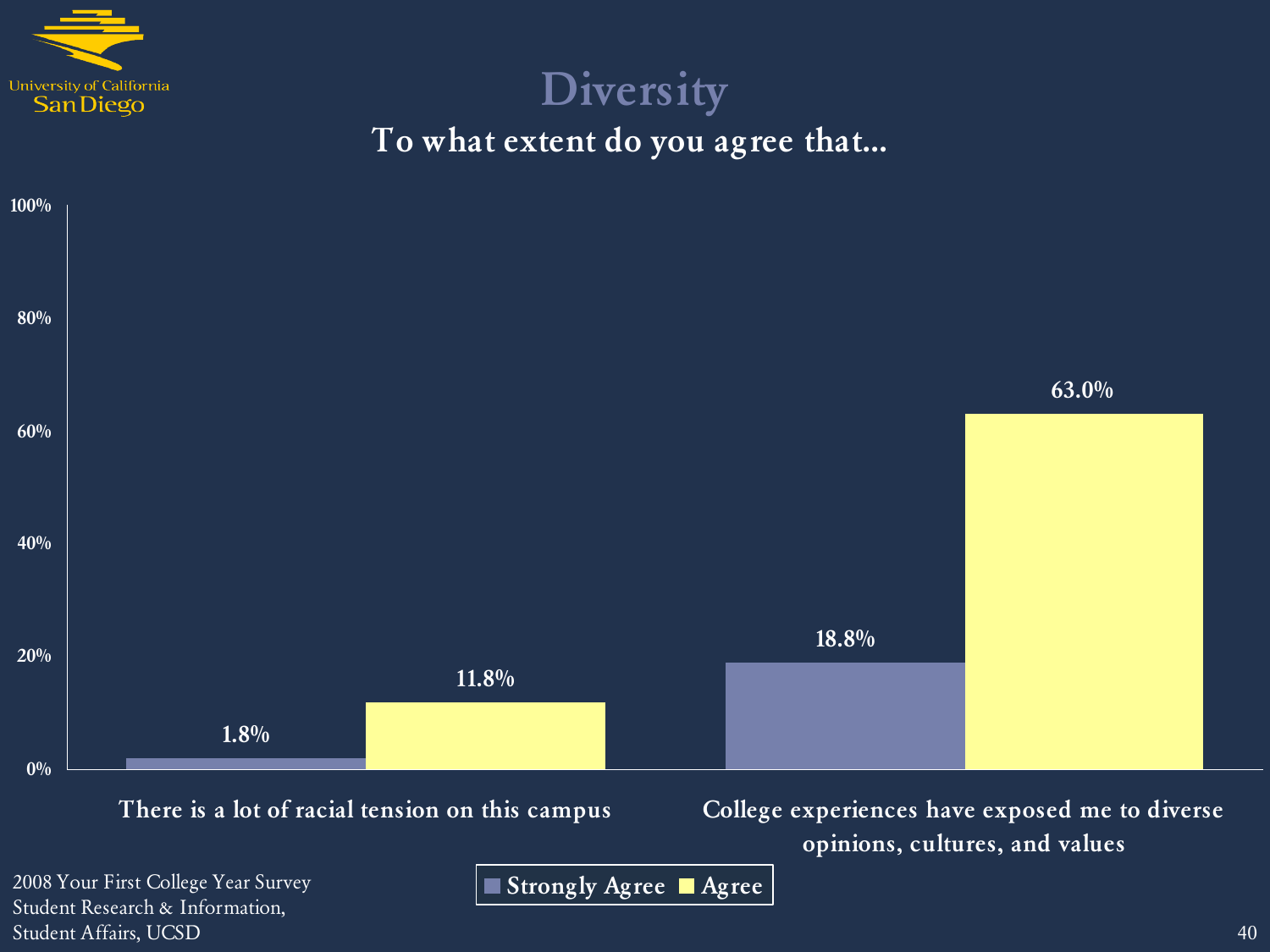

#### **To what extent have you experienced the following with students from a racial/ ethnic group other than your own?**

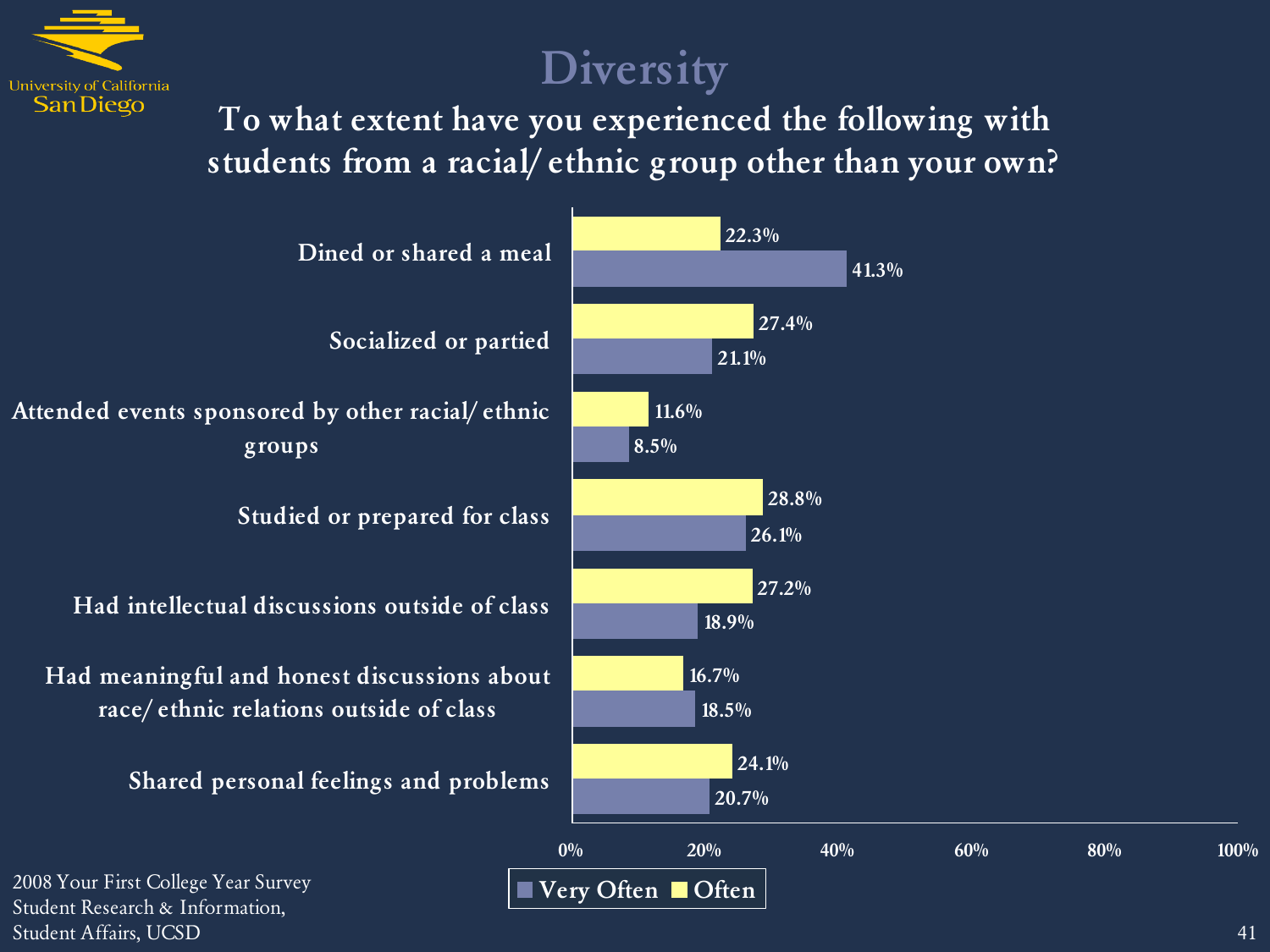

**To what extent have you experienced the following with students from a racial/ ethnic group other than your own?**

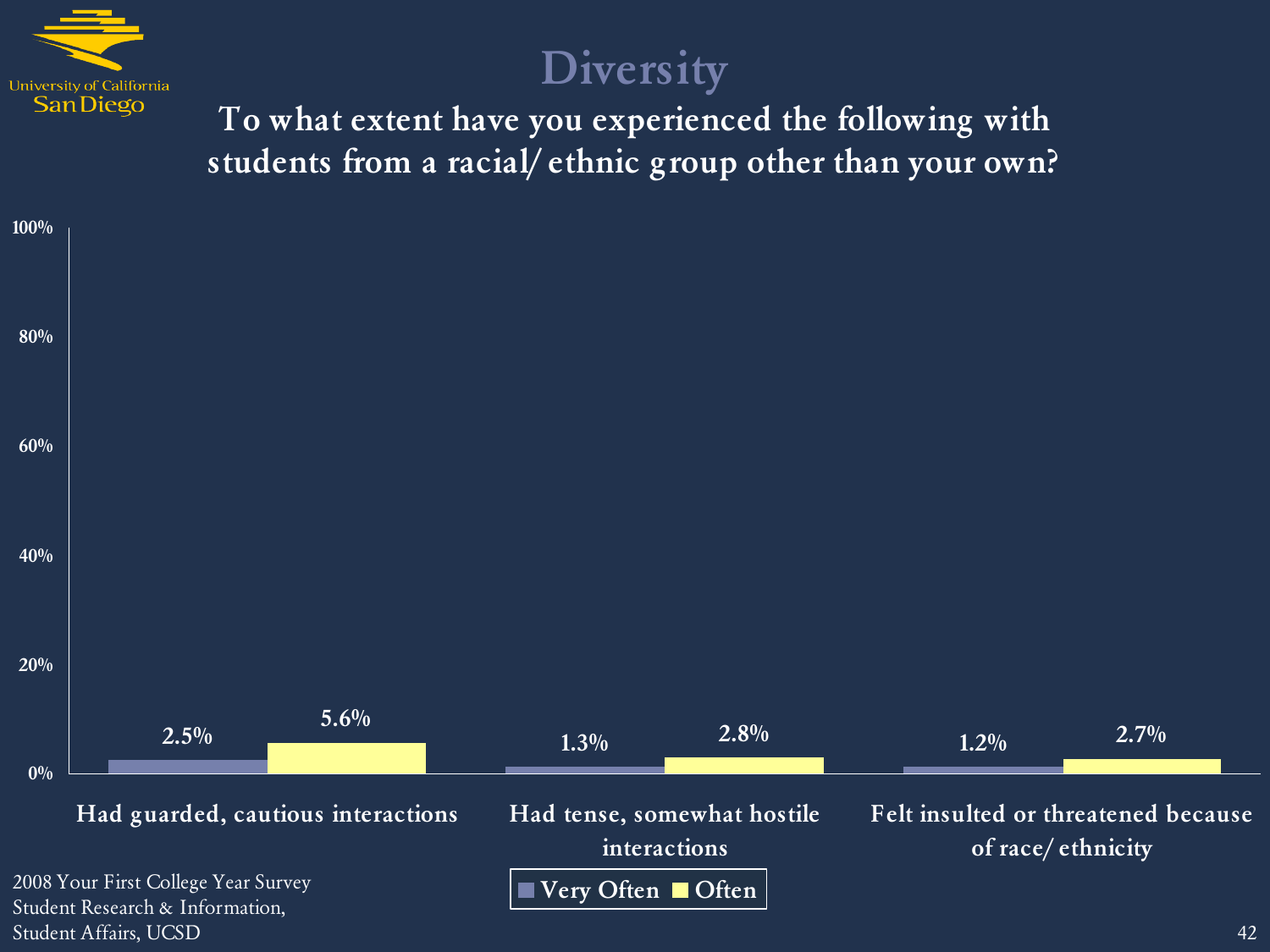

Student Affairs, UCSD

#### **Diversity**

**Indicate the importance to you personally of each of the following…**

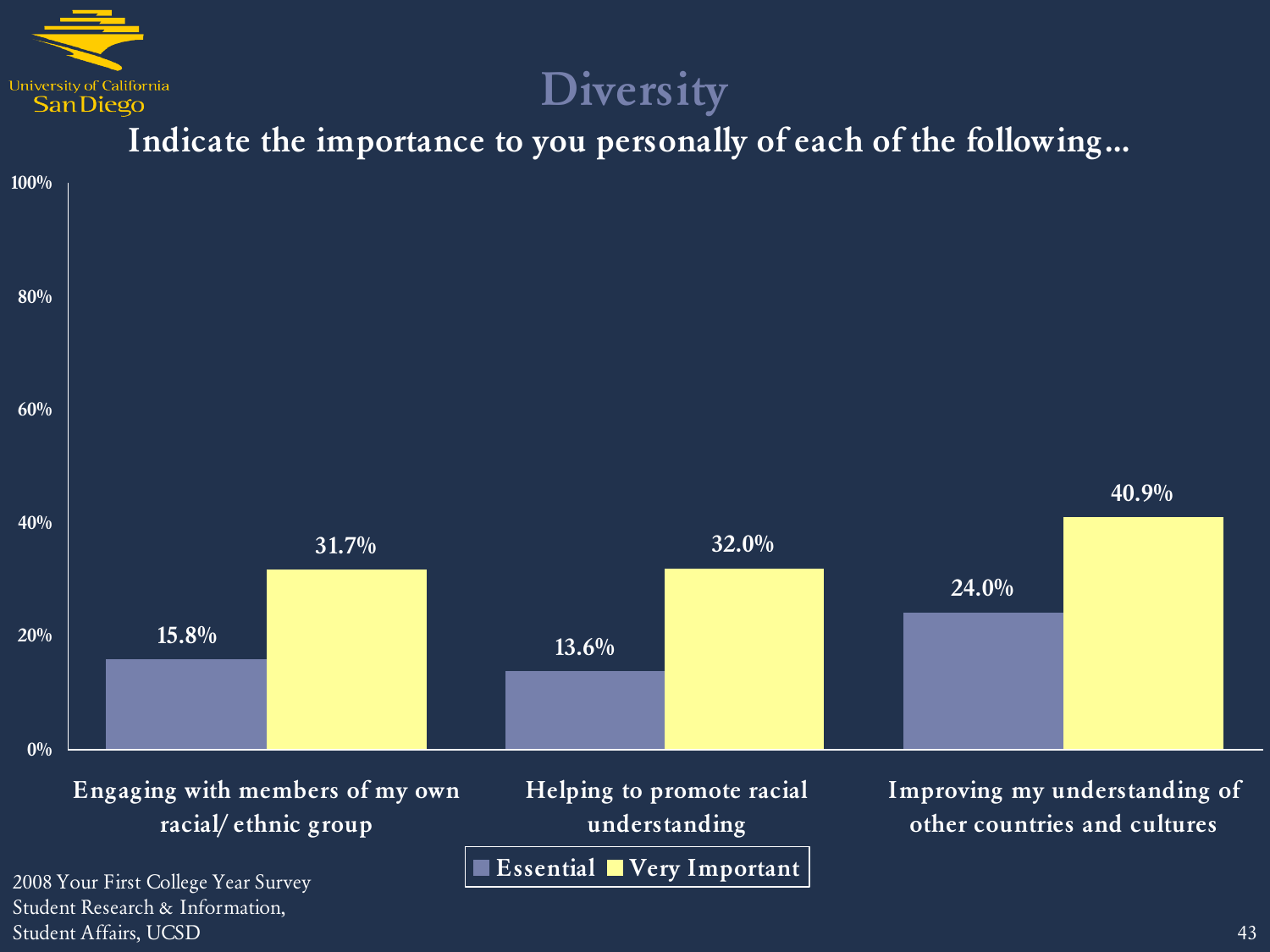

#### **Diversity Satisfaction with racial/ ethnic diversity of student and faculty 5.3% 31.6% 39.0% 16.1% 6.4% 7.9% 37.5% 47.8% 5.8% 2.5% 20% 40% 60% 80% 100%**

**0% Very Satisfied Satisfied Neutral Dissatisfied Very Dissatisfied Students Faculty**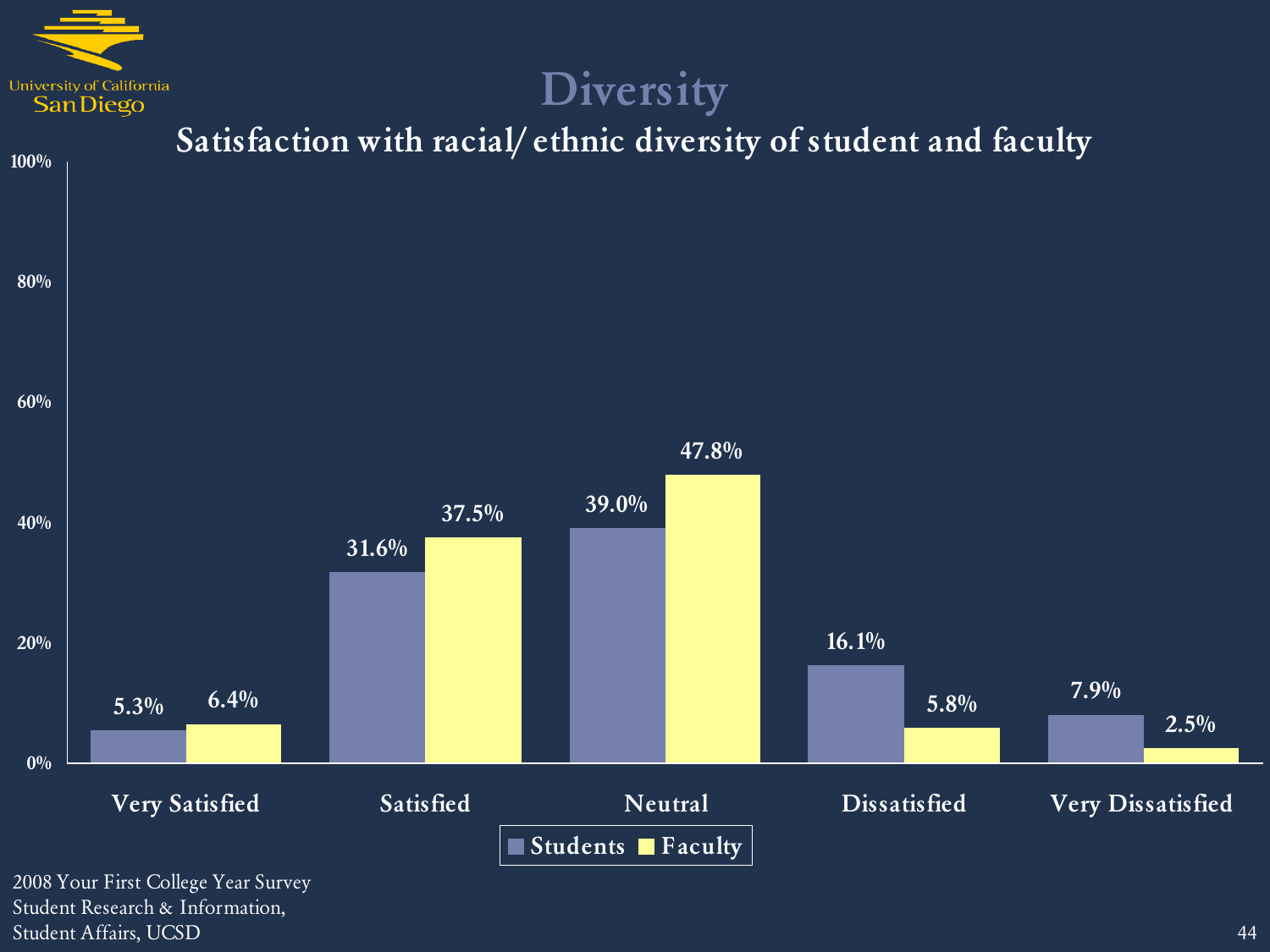

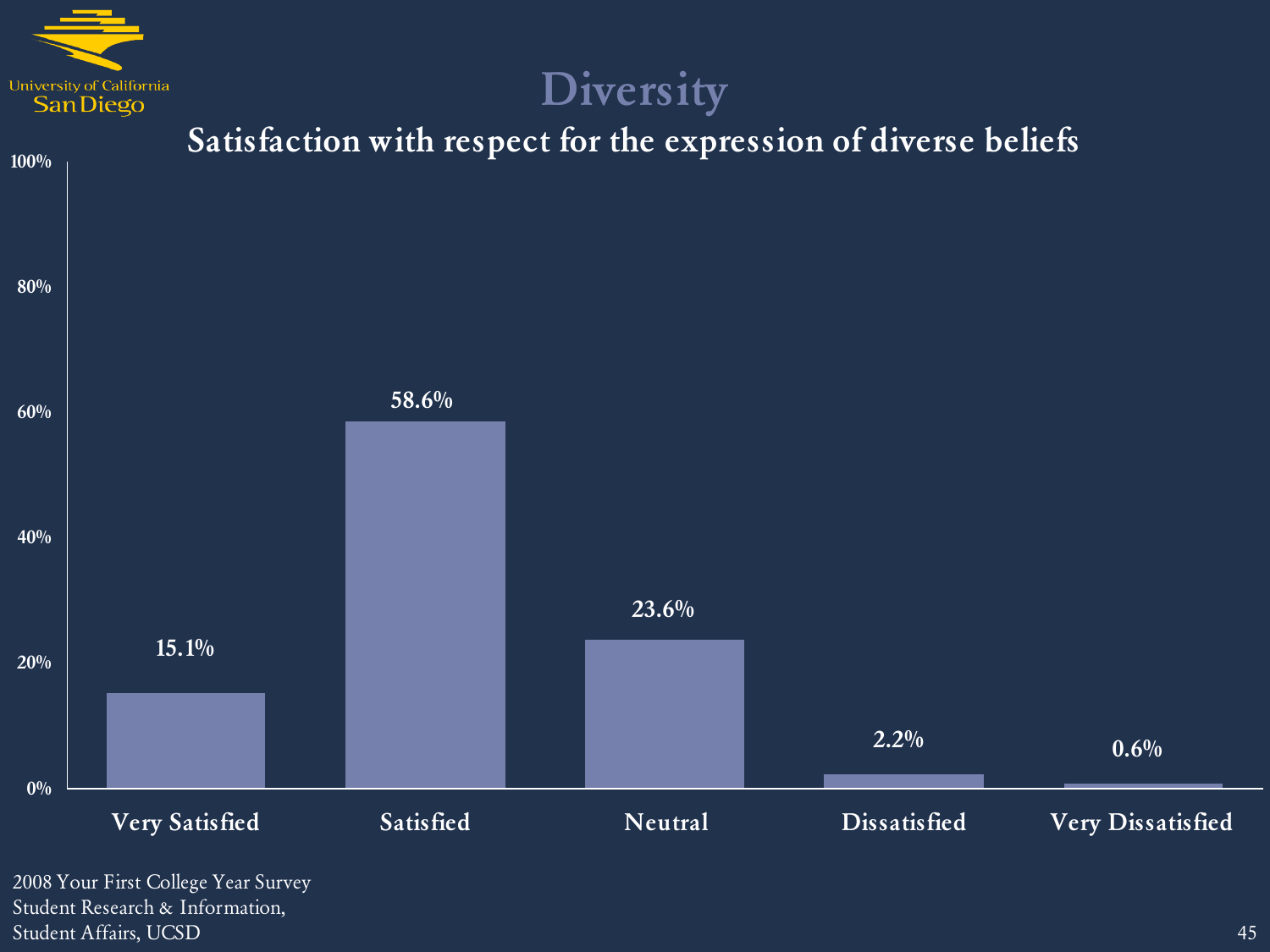

# **Personal Health Issues**

<span id="page-45-0"></span>

| How often have you                    | <b>Occasionally</b> | Frequently |
|---------------------------------------|---------------------|------------|
| Felt overwhelmed by all you had to do | $54.5\%$            | $40.9\%$   |
| <b>Felt depressed</b>                 | 58.6%               | $14.1\%$   |
| Missed class due to illness           | $42.2\%$            | $3.9\%$    |
| Slept more than 8 hours a day         | $59.7\%$            | $23\%$     |
| Worried about your health             | $46.6\%$            | $7.7\%$    |
| Maintained a healthy diet             | 58.3%               | 28.9%      |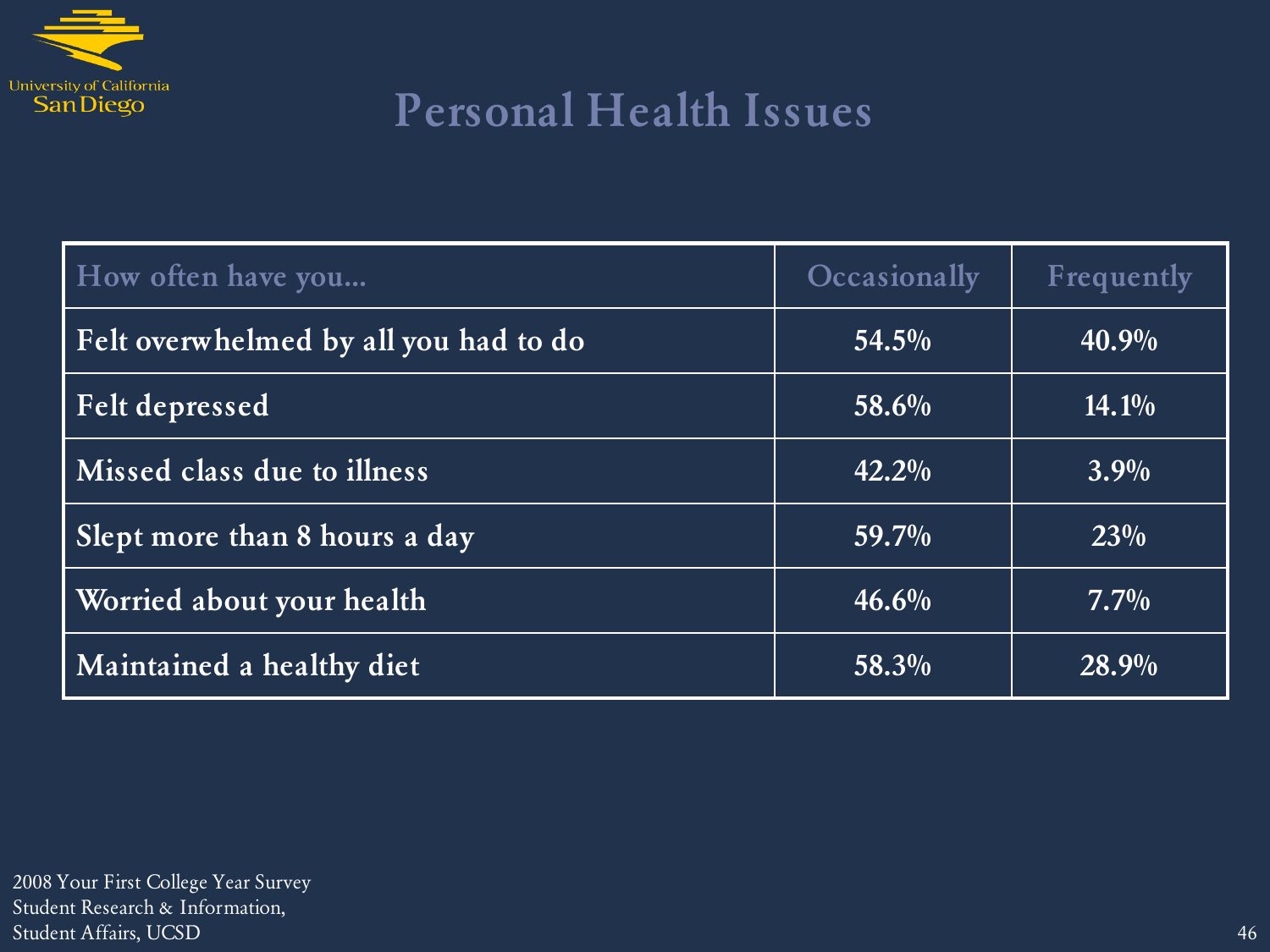

# **Personal Health Issues**

| How often have you       | Occasionally | Frequently |
|--------------------------|--------------|------------|
| Drank beer               | $32.6\%$     | $7.1\%$    |
| Drank wine or liquor     | $39.2\%$     | $8.6\%$    |
| <b>Smoked cigarettes</b> | $11.5\%$     | $2.7\%$    |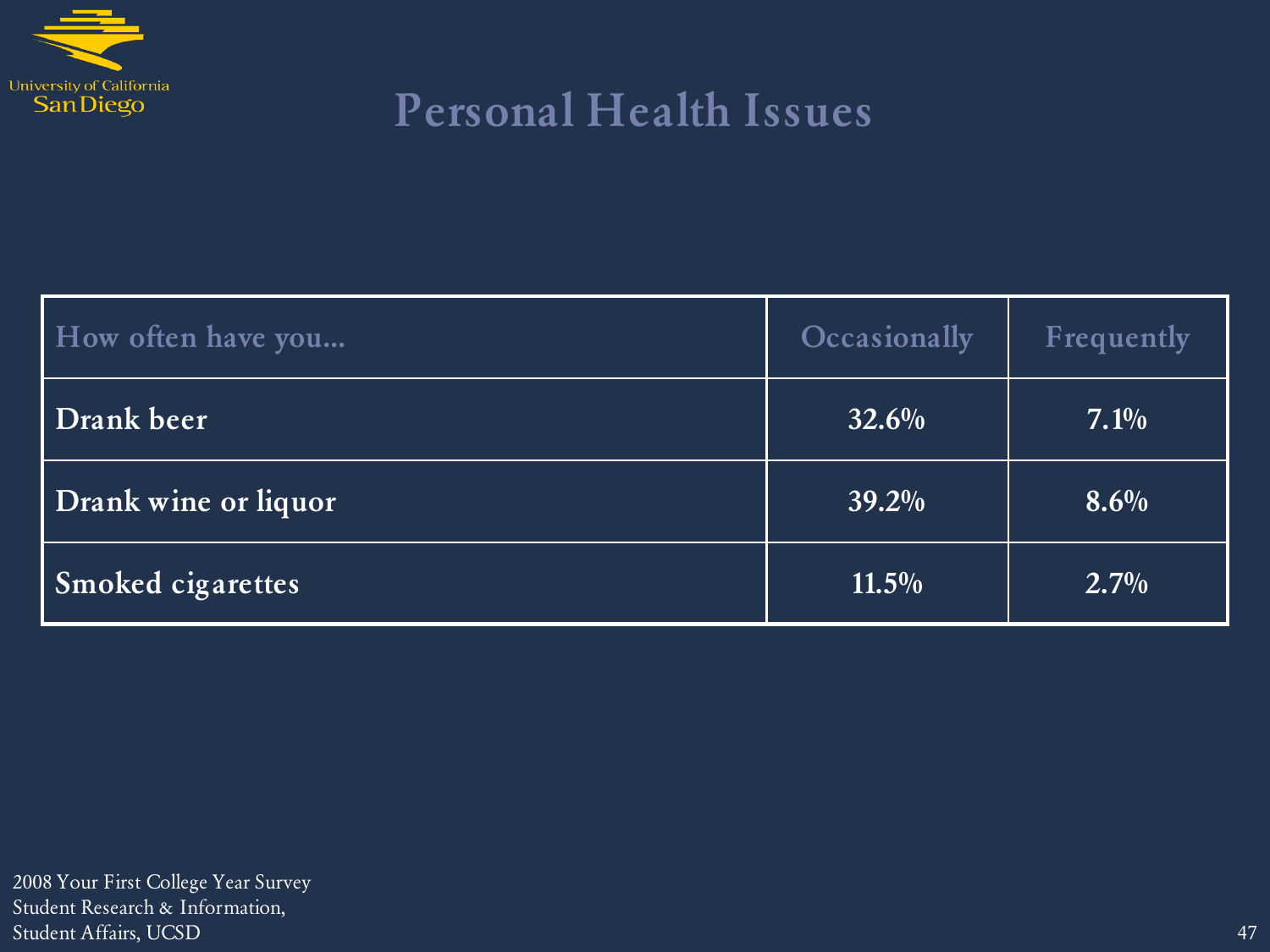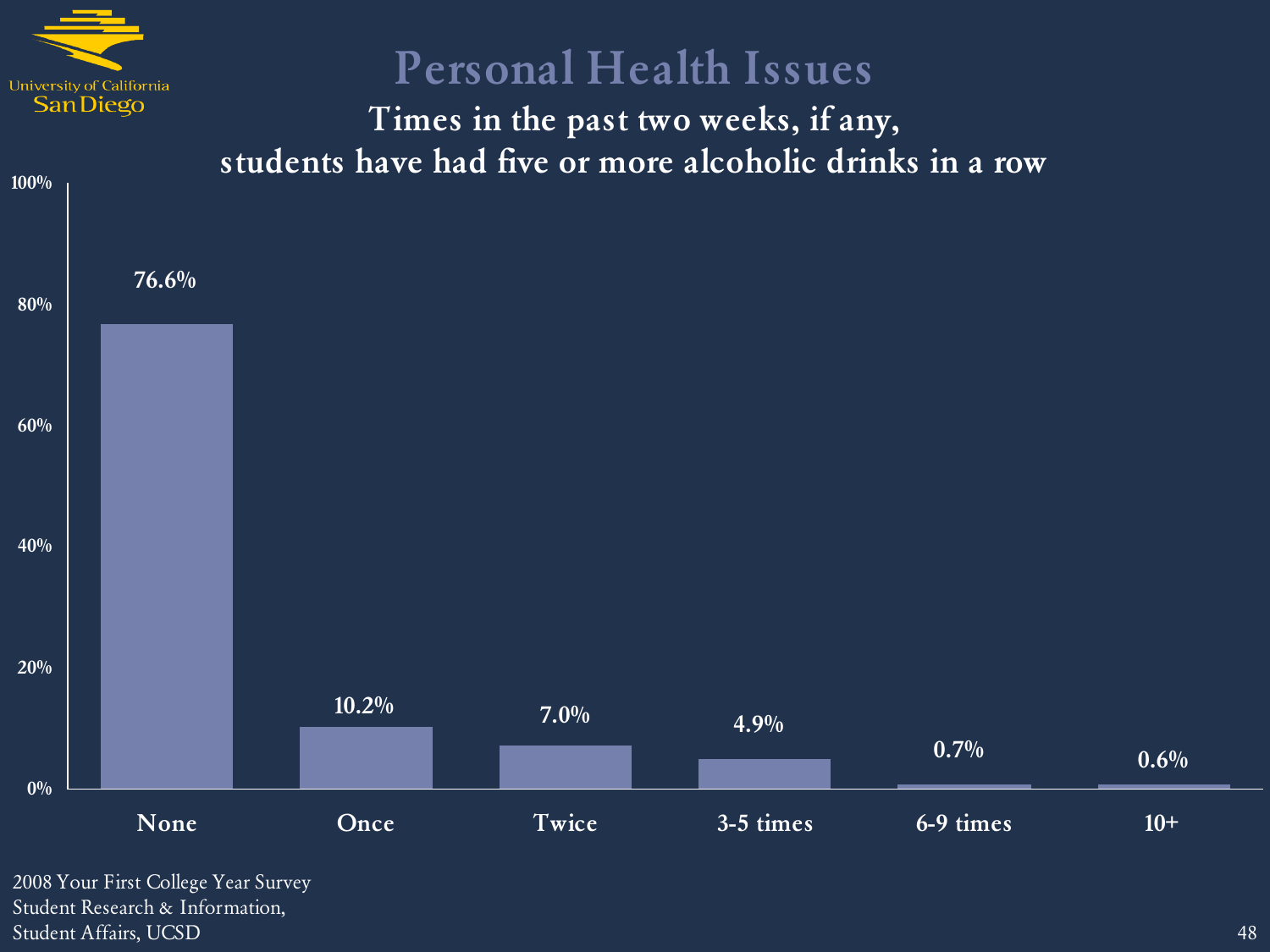

### **Personal Health Issues**

**Since entering this college, have you sought personal counseling?**

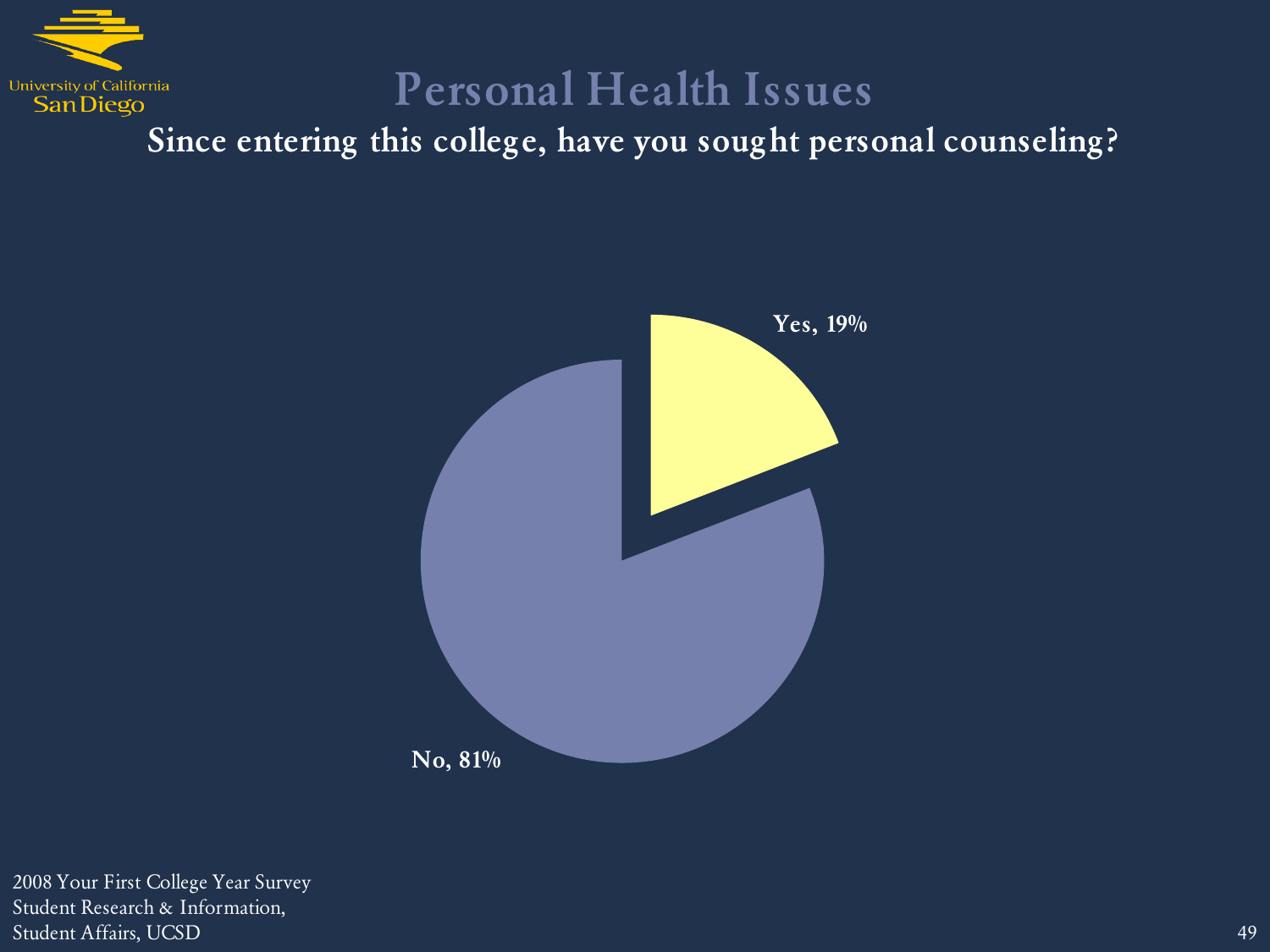

#### **Plans to Return**

**What do you think you will be doing in Fall 2008?**

<span id="page-49-0"></span>

| Attending this institution         | $94.3\%$ |
|------------------------------------|----------|
| Attending another institution      | $2\%$    |
| Don't know or have not decided yet | $3.3\%$  |
| Not attending any institution      | $0.4\%$  |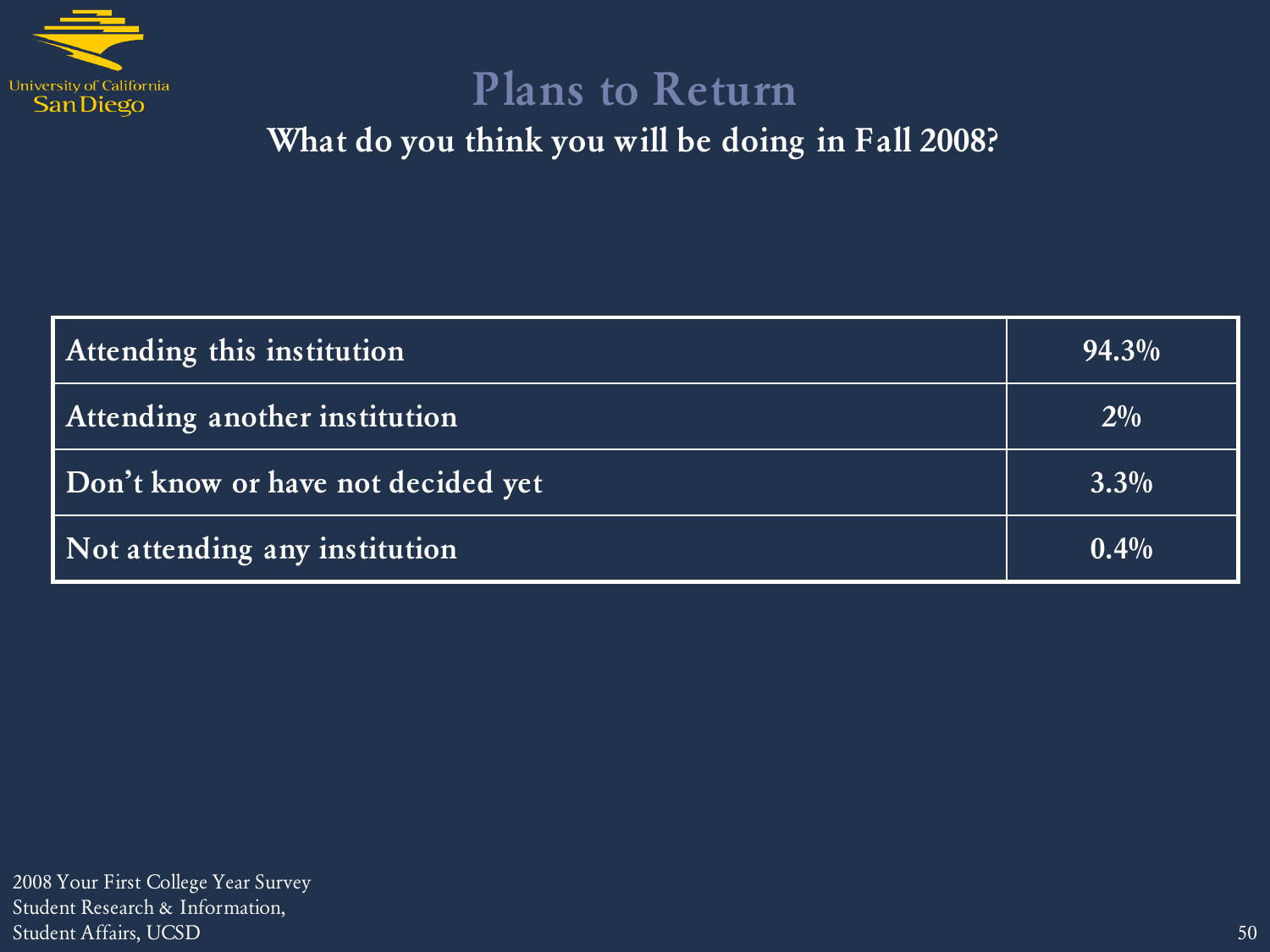

**100%**

## **Satisfaction with College Choice**

**If you could make your college choice over, would you still choose to enroll at this college?**

<span id="page-50-0"></span>